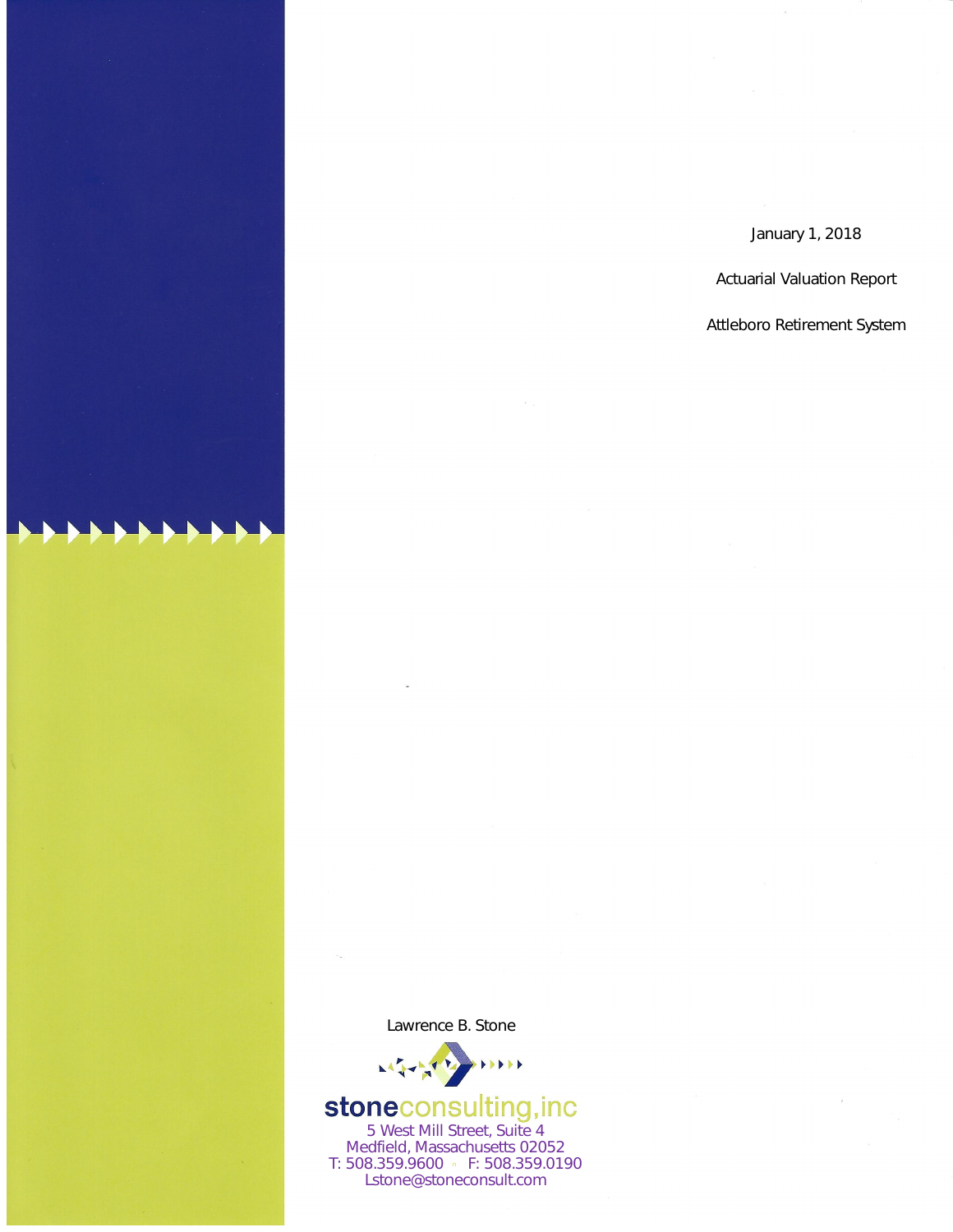

September 5, 2018

Attleboro Retirement Board 77 Park Street Attleboro, MA 02703

Dear Attleboro Retirement Board:

Stone Consulting, Inc. has performed a January 1, 2018 actuarial valuation of the Attleboro Retirement System. This valuation and report was prepared using generally accepted actuarial principles and practices.

To the best of our knowledge, this report is complete and accurate, and the assumptions used represent our best estimate of anticipated experience of the system except where noted in the text.

The funding objective of the plan is to fully fund the system while attempting to maintain a stable contribution amount for the upcoming fiscal year that is consistent with prior funding schedules or if employer finances allow it, to increase the contribution amount. This funding objective is being met.

- The contribution amount for Fiscal Year 2020 is  $$7,733,742$ , which is  $$281,883$  greater than the anticipated contribution amount from the prior funding schedule.
- The length of the funding schedule contained in this actuarial valuation report is sixteen years (fully funded in FY2035).
- The contribution is set to increase by 8.00% for the first seven years, followed by a 5.885% increase in FY2027, and 4.00% increases thereafter. We anticipate over time the contribution level to increase as a percentage of payroll.

PERAC and GASB guidelines indicate that actuarial valuations should be conducted at least every other year. The Attleboro Retirement Board conducted their previous actuarial valuation effective January 1, 2016.

We are pleased to present the results of this valuation. If the Retirement Board has any questions on the content of this report, we would be glad to respond. Please note that this report is meant to be used in its entirety. Use of excerpts of this report may result in inaccurate or misleading understanding of the results. The use of these results may not be appropriate for all circumstances.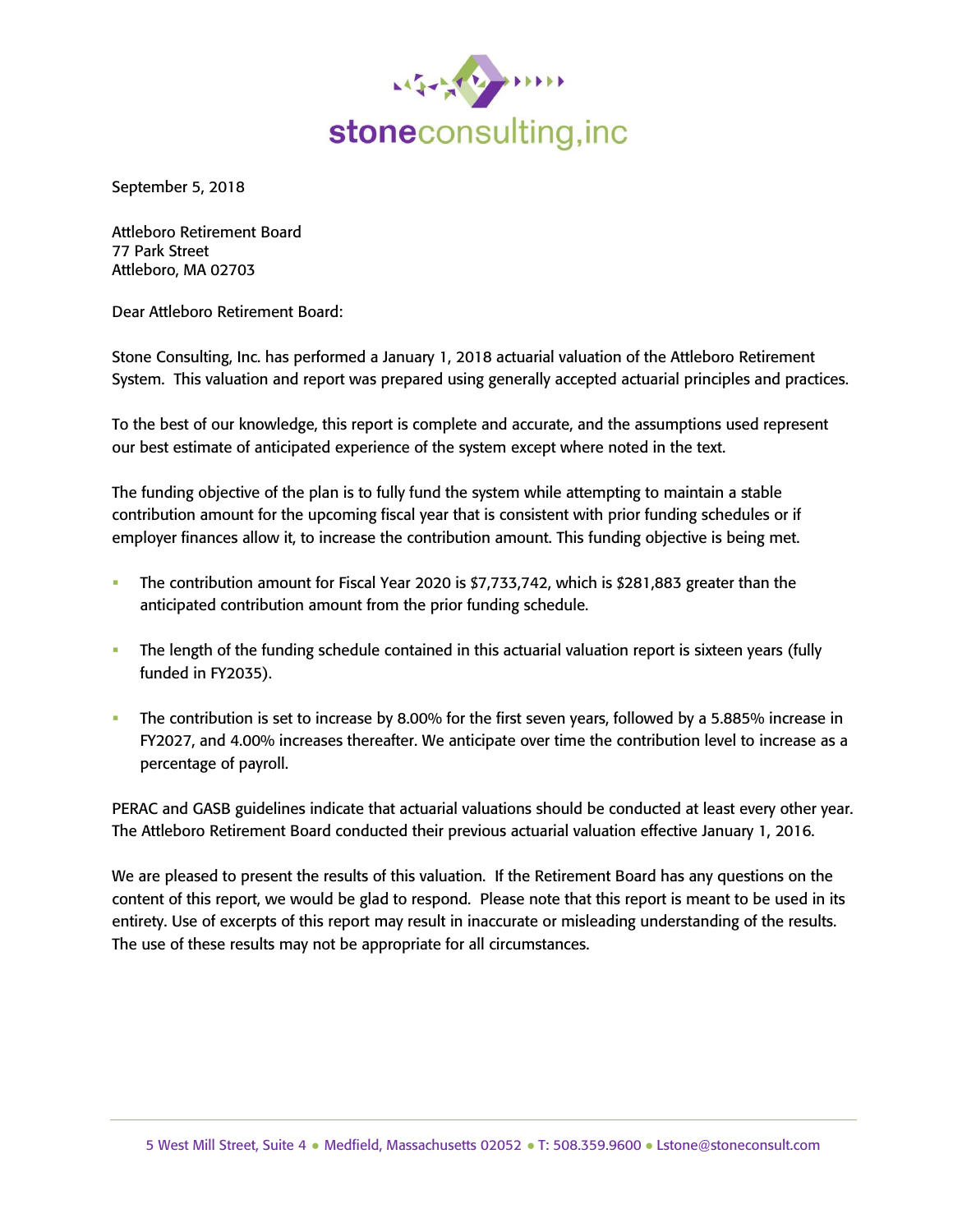I, Lawrence Stone, am a consultant for Stone Consulting, Inc. I am a member of the American Academy of Actuaries and meet the Qualification Standards of the American Academy of Actuaries to render the actuarial opinion contained herein.

> Respectfully submitted, STONE CONSULTING, INC. Actuaries for the Plan

Cannence B. Stone

Lawrence B. Stone Member, American Academy of Actuaries

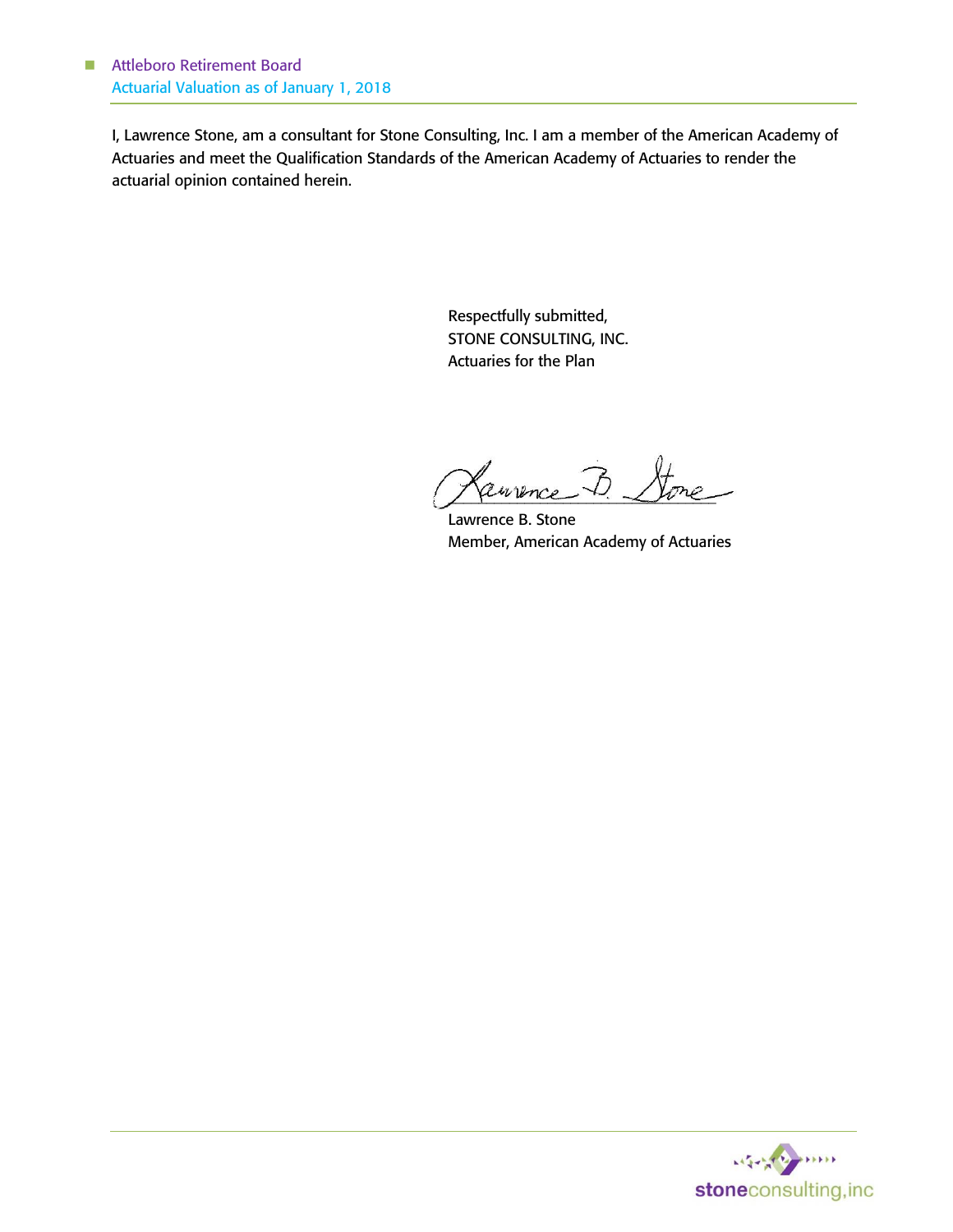## **TABLE OF CONTENTS**

## **Certification Letter**



**PAGE**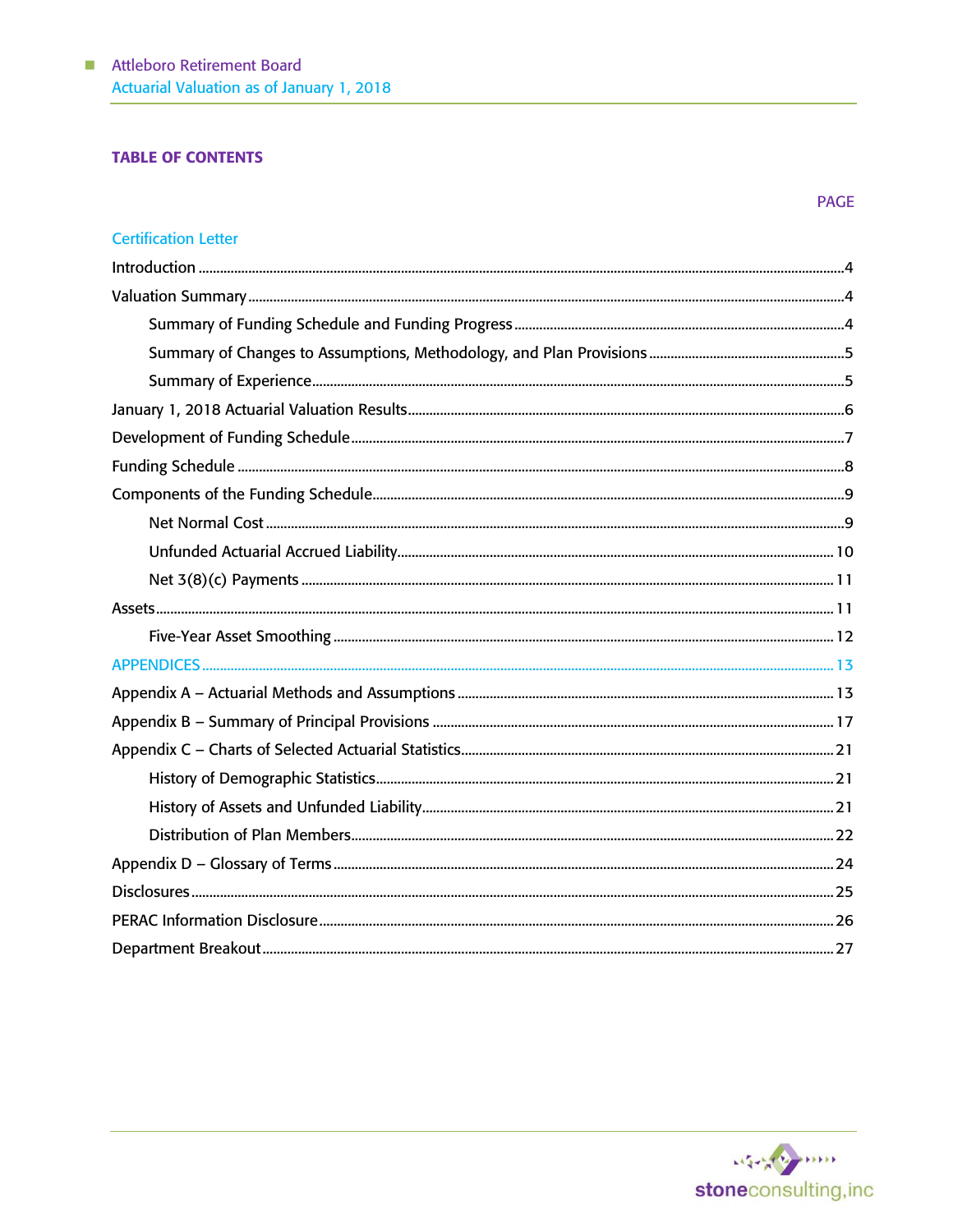## Introduction

This report presents the results of the actuarial valuation of the Attleboro Retirement System. The valuation was performed at the request of the Retirement Board as of January 1, 2018 for the purpose of determining the contribution requirements for Fiscal Year 2020 and beyond. The contribution requirements are based on:

- The financial condition of the system as of December 31, 2017;
- The benefit provisions of M.G.L. Chapter 32 and related statutes;
- **•** The demographics of members in the system (i.e., active and inactive participants, retirees and beneficiaries as of January 1, 2018);
- Economic assumptions regarding salary increases and investment earnings; and
- Other actuarial assumptions (e.g., withdrawals, retirement, death, etc.)

## Valuation Summary

|                                                       | January 1, 2018<br><b>Valuation</b> | January 1, 2016<br><b>Valuation</b> | Change                |
|-------------------------------------------------------|-------------------------------------|-------------------------------------|-----------------------|
| <b>Contribution Fiscal 2020</b>                       | \$7,733,742                         | \$7,451,859                         | \$281,883<br>increase |
| <b>Funding Schedule Length</b><br>(as of Fiscal 2020) | 16 years                            | 18 years                            | -2 years              |
| <b>Funding Ratio</b><br>(Actuarial Value of Assets)   | 63%                                 | 66%                                 | $-3%$                 |
| <b>Interest Rate Assumption</b>                       | 7.50%                               | 7.875%                              | $-0.375%$             |

## Summary of Funding Schedule and Funding Progress

- The funding level of the Attleboro Retirement System is 63% compared to 66% for the January 1, 2016 actuarial valuation. The funding level is estimated to be near the median for Massachusetts' Contributory Retirement Systems. This reflects changes in assumptions which have increased the liability and lowered the funding ratio.
- The schedule length is sixteen (16) years, a reduction of two years compared to the 18 years remaining from the 20-year schedule from the January 1, 2016 valuation. The maximum period allowed under Section 22F is twenty-one years (Fiscal 2040).
- The contribution is set to increase by 8.00% for the first seven years, followed by a 5.885% increase in FY2027, and 4.00% increases thereafter. The Fiscal Year 2020 contribution is \$281,883 greater than the planned 2020 contribution.

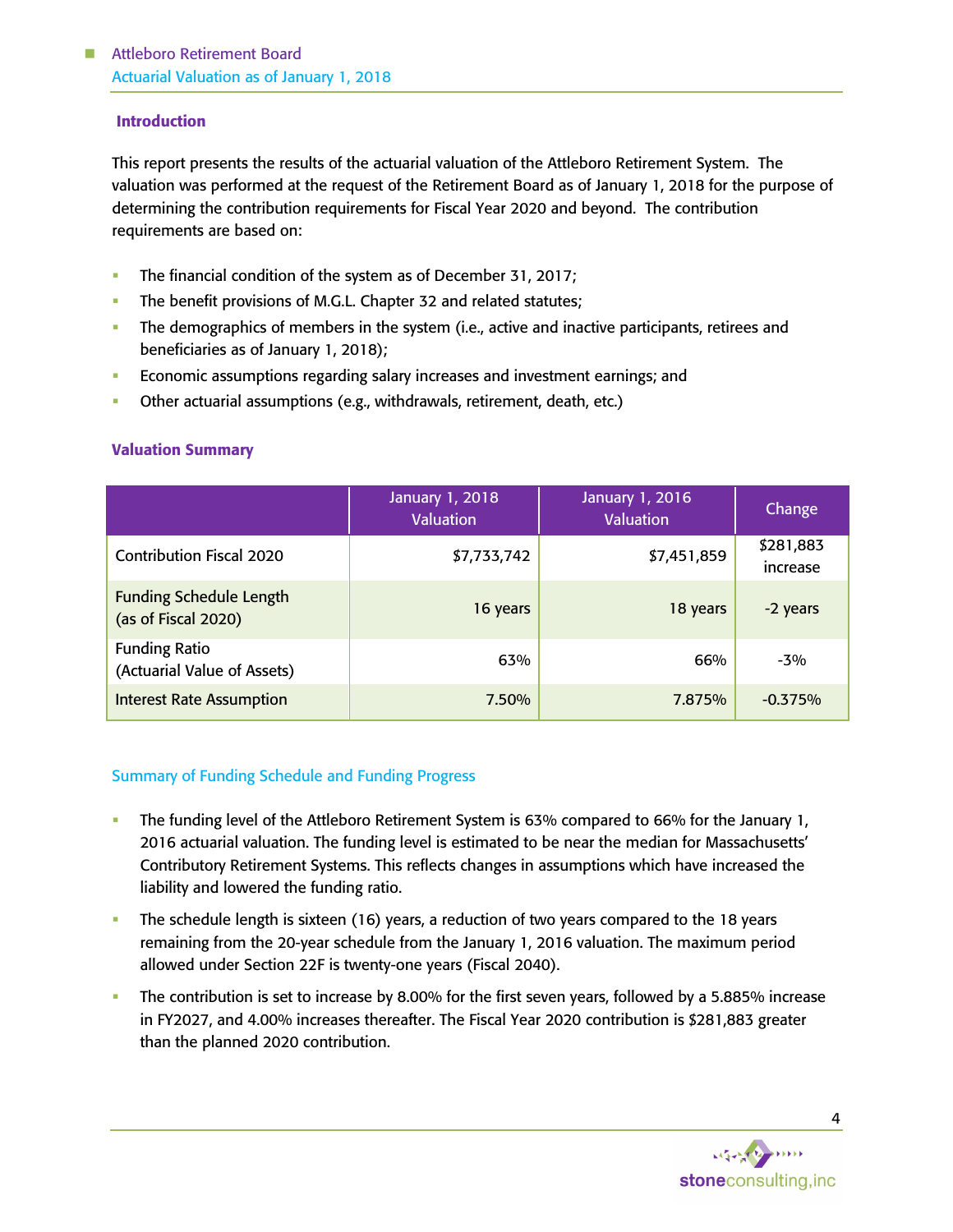## Summary of Changes to Assumptions, Methodology, and Plan Provisions

- The discount rate assumption is 7.50%
	- Previous valuation used 7.875%
	- Net effect of change in assumption increased the liability by \$8.6 million (3.9%)
	- Reflects anticipated future market performance
- The salary increase assumption is select and ultimate
	- 4.00% ultimate rate
	- Group 4 receives 7.00% increases for first 5 years of service
	- Other employees receive 6.50% increases for the first 8 years of service
	- This assumption has been maintained from the prior valuation
- The mortality assumption is based upon the RP-2014 adjusted to 2006, projected generationally using MP-2016
	- The prior valuation used the RP-2000 table projected from 2009 using Generational Mortality, Scale BB
	- The net effect of the change increased the liability by \$3.7 million (1.7%)
- The COLA Base was increased from  $$12,000$  to  $$13,000$ 
	- The net effect of the change increased the liability by \$1.1 million (0.5%)

# Summary of Experience

- Annual market value return in Calendar 2016 and 2017 11.2% vs. a 7.875% assumption.
	- \$8,774,563 net actuarial gain in Calendar Years 2016 and 2017
- The System's asset portfolio effective December 31, 2017 is approximately 80% equities and 20% fixed income and short-term investments.
- Total compensation changed by 7.1% over the prior valuation
	- Average annual compensation (pay divided by number of active members) changed by 4.3%
	- Salary gain of \$600 thousand (less liability than expected when compared to liability calculated using salaries projected from the prior valuation data with the prior assumption)

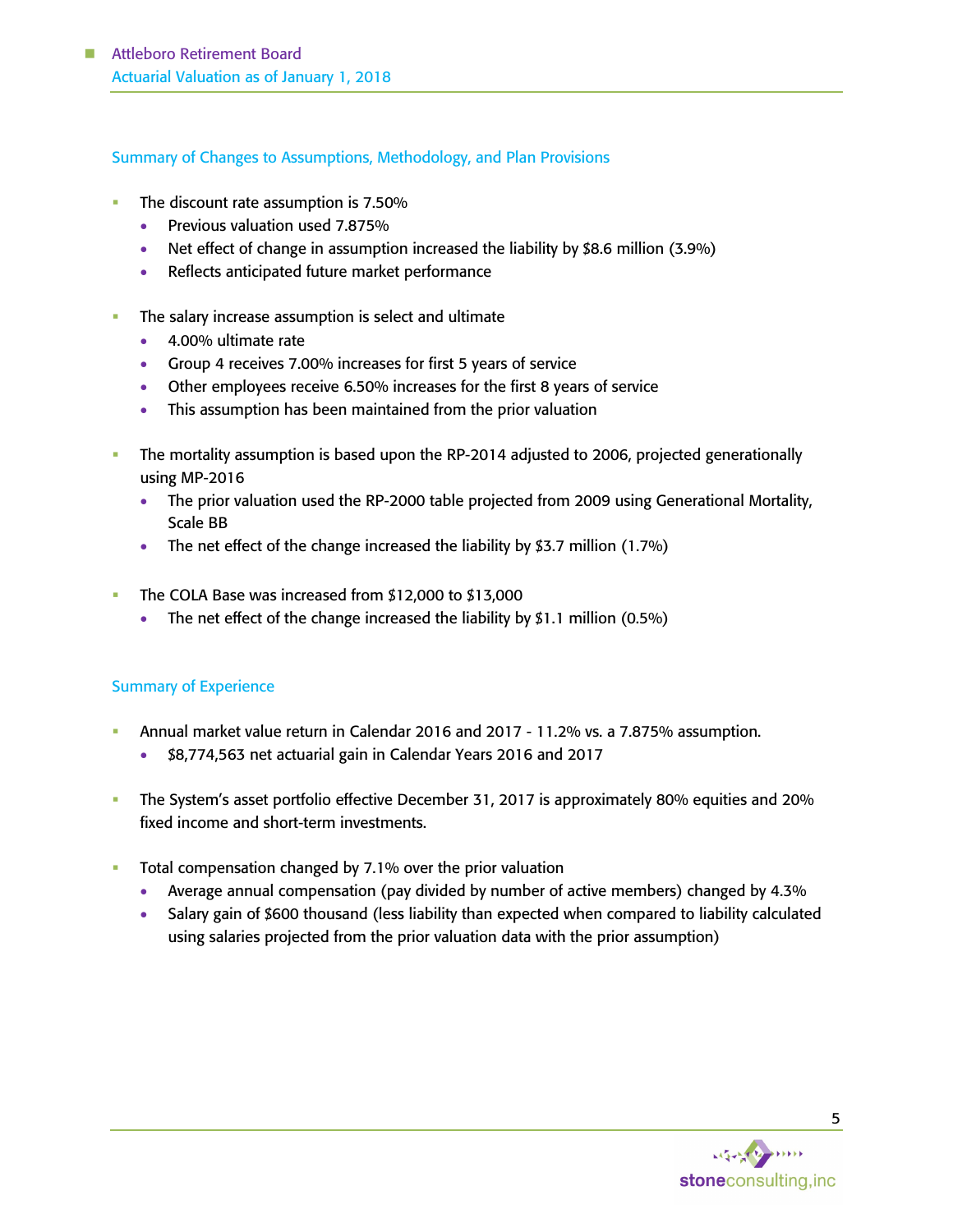# January 1, 2018 Actuarial Valuation Results

|                                                               | January 1,    | January 1,        | Percentage |
|---------------------------------------------------------------|---------------|-------------------|------------|
|                                                               | 2018          | $\overline{2016}$ | Change     |
| <b>Funding</b>                                                |               |                   |            |
| <b>Contribution for Fiscal 2020</b>                           | \$7,733,742   |                   | 3.8%       |
| Contribution for Fiscal 2020 based on current schedule        |               | \$7,451,859       |            |
| <b>Members</b>                                                |               |                   |            |
| <b>Actives</b>                                                |               |                   |            |
| a. Number                                                     | 647           | 630               | 2.7%       |
| b. Annual Compensation                                        | \$34,258,885  | \$31,978,728      | 7.1%       |
| c. Average Annual Compensation                                | \$52,950      | \$50,760          | 4.3%       |
| d. Average Attained Age                                       | 47.2          | 48.4              | $-2.5%$    |
| e. Average Past Service                                       | 12.5          | 13.1              | $-4.7%$    |
| <b>Retired, Disabled and Beneficiaries</b>                    |               |                   |            |
| a. Number                                                     | 435           | 415               | 4.8%       |
| b. Total Benefits*                                            | \$12,380,463  | \$10,808,565      | 14.5%      |
| c. Average Benefits*                                          | \$28,461      | \$26,045          | 9.3%       |
| d. Average Age                                                | 72.1          | 72.3              | $-0.4%$    |
| <b>Inactives</b>                                              |               |                   |            |
| a. Number                                                     | 153           | 166               | $-7.8%$    |
| <b>Normal Cost</b>                                            |               |                   |            |
| Total Normal Cost as of January 1, 2018<br>а.                 | \$4,936,726   | \$4,258,851       | 15.9%      |
| Less Expected Members' Contributions<br>b.                    | 3,207,708     | 2,943,275         | 9.0%       |
| Normal Cost to be funded by the Municipality<br>C.            | \$1,729,018   | \$1,315,576       | 31.4%      |
| Adjustment to July 1, 2019<br>d.                              | 118,012       | 89,793            | 31.4%      |
| e. Administrative Expense Assumption                          | 237,029       | 250,410           | $-5.3%$    |
| Normal Cost Adjusted to July 1, 2019<br>f.                    | \$2,084,058   | \$1,655,779       | 25.9%      |
| Actuarial Accrued Liability as of January 1, 2018             |               |                   |            |
| a. Active Members                                             | \$102,548,438 | \$94,349,725      | 8.7%       |
| <b>Inactive Members</b><br>b.                                 | 1,189,250     | 1,227,340         | $-3.1%$    |
| c. Retired Members and Beneficiaries                          | 126,113,788   | 103,457,210       | 21.9%      |
| Total<br>d.                                                   | \$229,851,475 | \$199,034,275     | 15.5%      |
| <b>Unfunded Actuarial Accrued Liability</b>                   |               |                   |            |
| a. Actuarial Accrued Liability as of January 1, 2018          | \$229,851,475 | \$199,034,275     | 15.5%      |
| b. Less Actuarial Value of Assets as of January 1, 2018       | 143,874,216   | 130,788,384       | 10.0%      |
| c. Unfunded Actuarial Accrued Liability as of January 1, 2018 | \$85,977,259  | \$68,245,891      | 26.0%      |
| d. Adjustment to July 1, 2019                                 | 5,298,583     | 3,752,373         |            |
| e. Unfunded Actuarial Accrued Liability as of July 1, 2019    | \$91,275,842  | \$71,998,264      |            |

\*Excluding State reimbursed COLA

NOTE: for all tables in this report, totals may not sum due to rounding.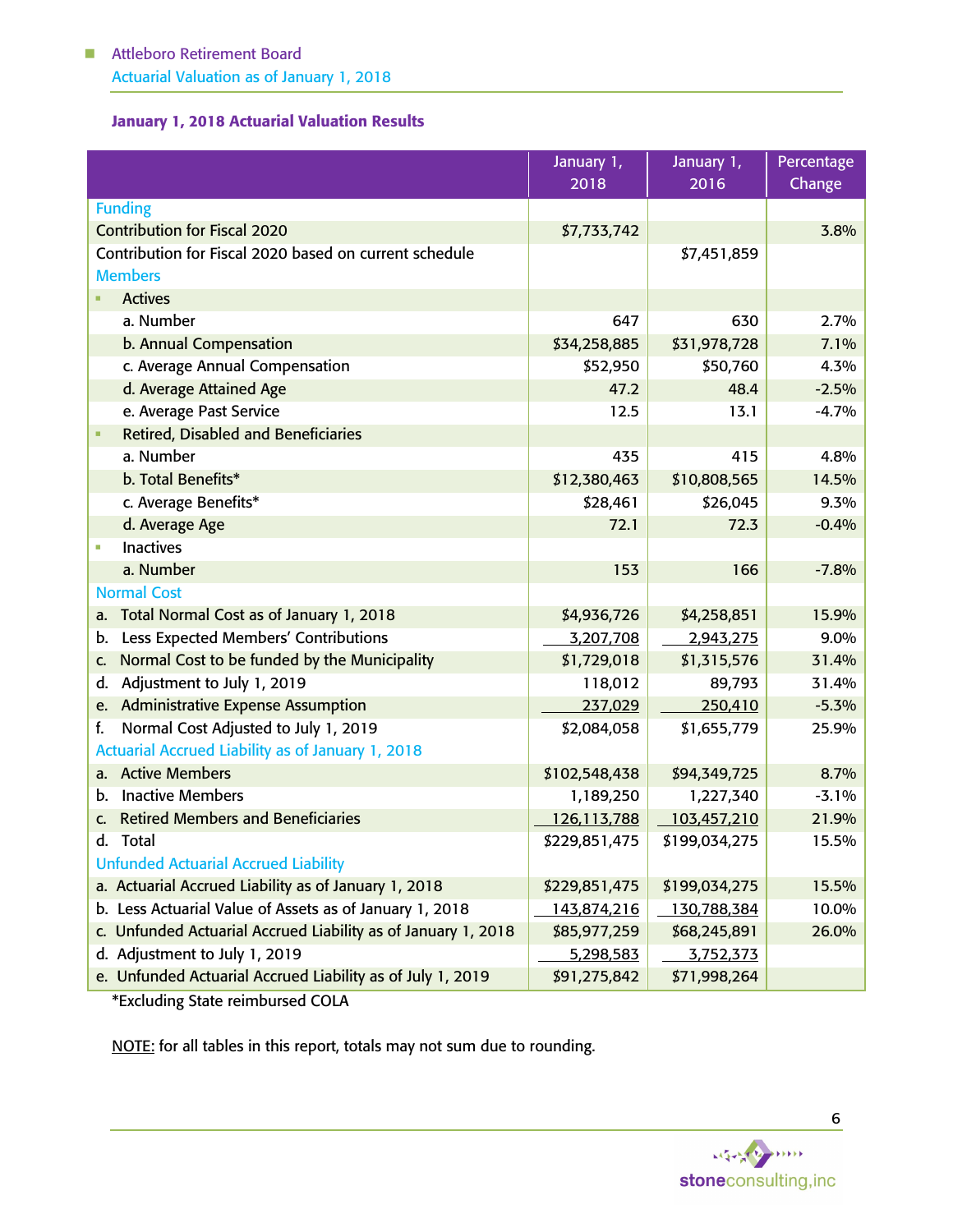# Attleboro Retirement Board Actuarial Valuation as of January 1, 2018

## Development of Funding Schedule

The appropriation for Fiscal 2020 is as follows:

| Net Employer Normal Cost for Fiscal 2020<br>(including admin. expenses) | S | 2,084,058 |
|-------------------------------------------------------------------------|---|-----------|
| Net $3(8)(c)$ Payments                                                  |   | 171,572   |
| Amortization                                                            |   | 5,478,112 |
| Total Appropriation required for Fiscal 2020                            | S | 7,733,742 |

- **•** The funding schedule is presented on the following page. The schedule's length is sixteen (16) years, a two year reduction compared to the remainder of the 20-year schedule from the January 1, 2016 valuation.
- **·** The maximum funding schedule length allowed by Section 22F of Chapter 32 of the Massachusetts General Laws is twenty-one years to Fiscal 2040.
- **·** The contribution is set to increase by 8.00% for the first seven years, followed by a 5.885% increase in FY2027, and 4.00% increases thereafter.

The funding contribution is composed of three components:

- Net Normal Cost, including administrative expense
- Amortization of the Unfunded Liability
- Net  $3(8)(c)$  payments

These three components are discussed in greater detail in the pages following the funding schedule.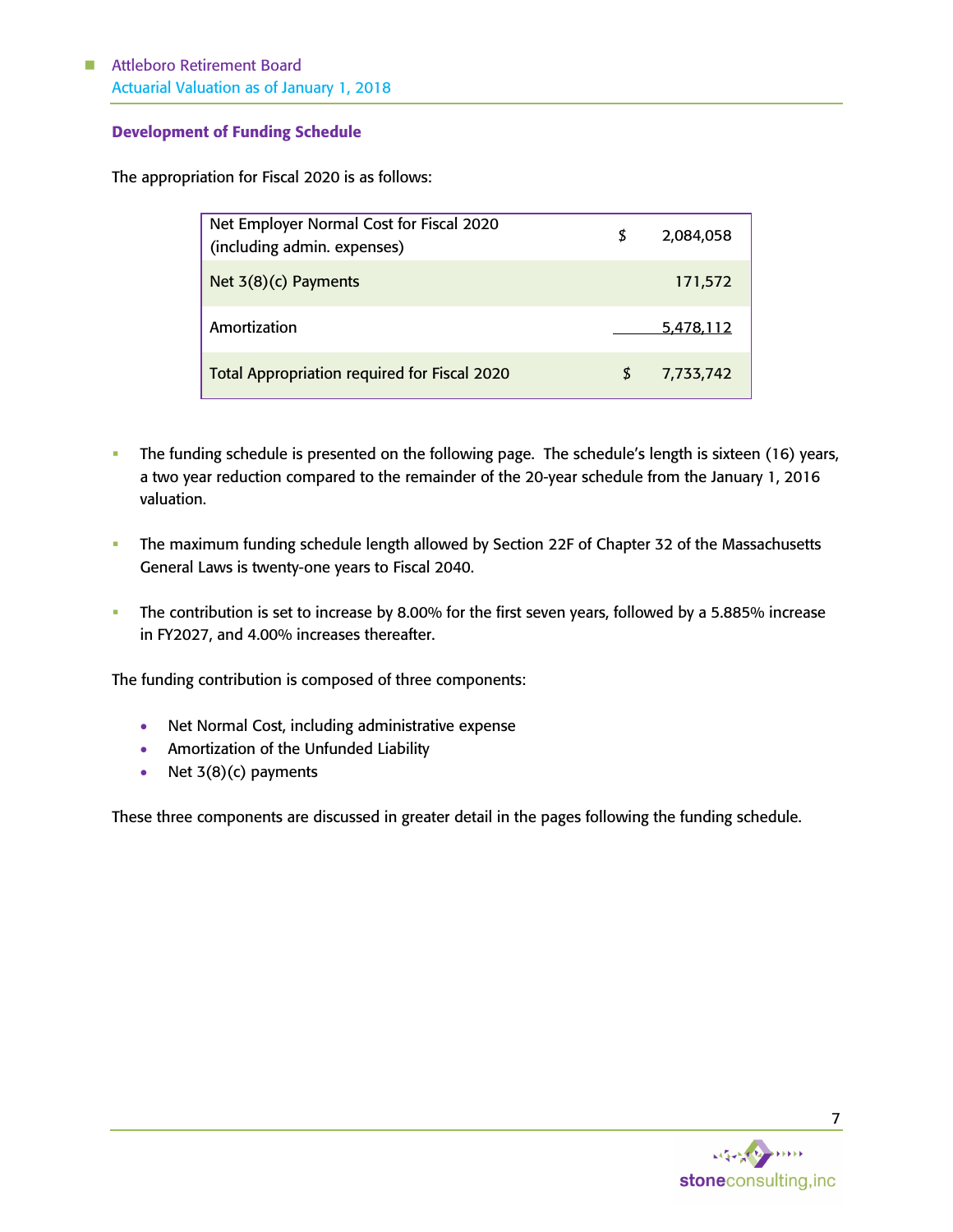# ATTLEBORO CONTRIBUTORY RETIREMENT SYSTEM

## FUNDING SCHEDULE

|        |           |            | Funding      |               |                |           |
|--------|-----------|------------|--------------|---------------|----------------|-----------|
| Fiscal | Normal    | Unfunded   | Amortization | Net $3(8)(c)$ | Schedule       |           |
| Year   | Cost      | Liability* | of UAAL      | Payments      | Contribution** | % Change  |
| 2020   | 2,084,058 | 91,275,842 | 5,478,112    | 171,572       | 7,733,742      | 8.00%     |
| 2021   | 2,177,841 | 92,232,560 | 6,003,029    | 171,572       | 8,352,441      | 8.00%     |
| 2022   | 2,275,843 | 91,104,034 | 6,573,222    | 171,572       | 9,020,637      | 8.00%     |
| 2023   | 2,378,256 | 90,870,623 | 7,192,460    | 171,572       | 9,742,288      | 8.00%     |
| 2024   | 2,485,278 | 87,408,216 | 7,864,821    | 171,572       | 10,521,671     | 8.00%     |
| 2025   | 2,597,115 | 85,509,150 | 8,594,717    | 171,572       | 11,363,404     | 8.00%     |
| 2026   | 2,713,986 | 82,683,015 | 9,386,919    | 171,572       | 12,272,477     | 8.00%     |
| 2027   | 2,836,115 | 78,793,303 | 9,987,025    | 171,572       | 12,994,712     | 5.885%    |
| 2028   | 2,963,740 | 73,966,749 | 10,379,189   | 171,572       | 13,514,500     | 4.00%     |
| 2029   | 3,097,108 | 68,356,627 | 10,786,400   | 171,572       | 14,055,080     | 4.00%     |
| 2030   | 3,236,478 | 61,887,994 | 11,209,234   | 171,572       | 14,617,284     | 4.00%     |
| 2031   | 3,382,120 | 54,479,668 | 11,648,283   | 171,572       | 15,201,975     | 4.00%     |
| 2032   | 3,534,315 | 46,043,738 | 12,104,167   | 171,572       | 15,810,054     | 4.00%     |
| 2033   | 3,693,359 | 36,485,039 | 12,577,525   | 171,572       | 16,442,456     | 4.00%     |
| 2034   | 3,859,561 | 25,700,577 | 13,069,022   | 171,572       | 17,100,154     | 4.00%     |
| 2035   | 4,033,241 | 13,578,922 | 13,578,922   | 171,572       | 17,783,735     | 4.00%     |
| 2036   | 4,214,737 |            |              | 171,572       | 4,386,308      | $-75.34%$ |

#### Amortization of Unfunded Liability as of July 1, 2019

|      |             | Original Amort. | Percentage | Original # | Current Amort. | Years     |
|------|-------------|-----------------|------------|------------|----------------|-----------|
| Year | Tvpe        | Amount          | Increasing | of Years   | Amount         | Remaining |
| 2020 | Fresh Start | N/A             | N/A        | 16         | N/A            | 16        |

#### Notes on Amortization of Unfunded Liability

Year is the year the amortization base was established. Type is the reason for the creation of the base. Original Amortization Amount is the annual amortization amount when the base was established. Percentage Increasing is the percentage that the Original Amortization Amount increases per year. Original # of Years is the number of years over which the base is being amortized. Current Amortization Amount is the amortization payment amount for this year. Years Remaining is the number of years left to amortize the base.

\* Includes recognition of the following asset gains/(losses) in Fiscal 2022 and 2024:

| 2022 | \$<br>1,592,712 |
|------|-----------------|
| 2024 | \$<br>2,545,809 |

\*\* Contribution is set to be the result of an increase of 8% over the prior year's contribution for the first seven years, followed by a 5.885% increase in FY2027, and 4.00% increases through FY2035.



8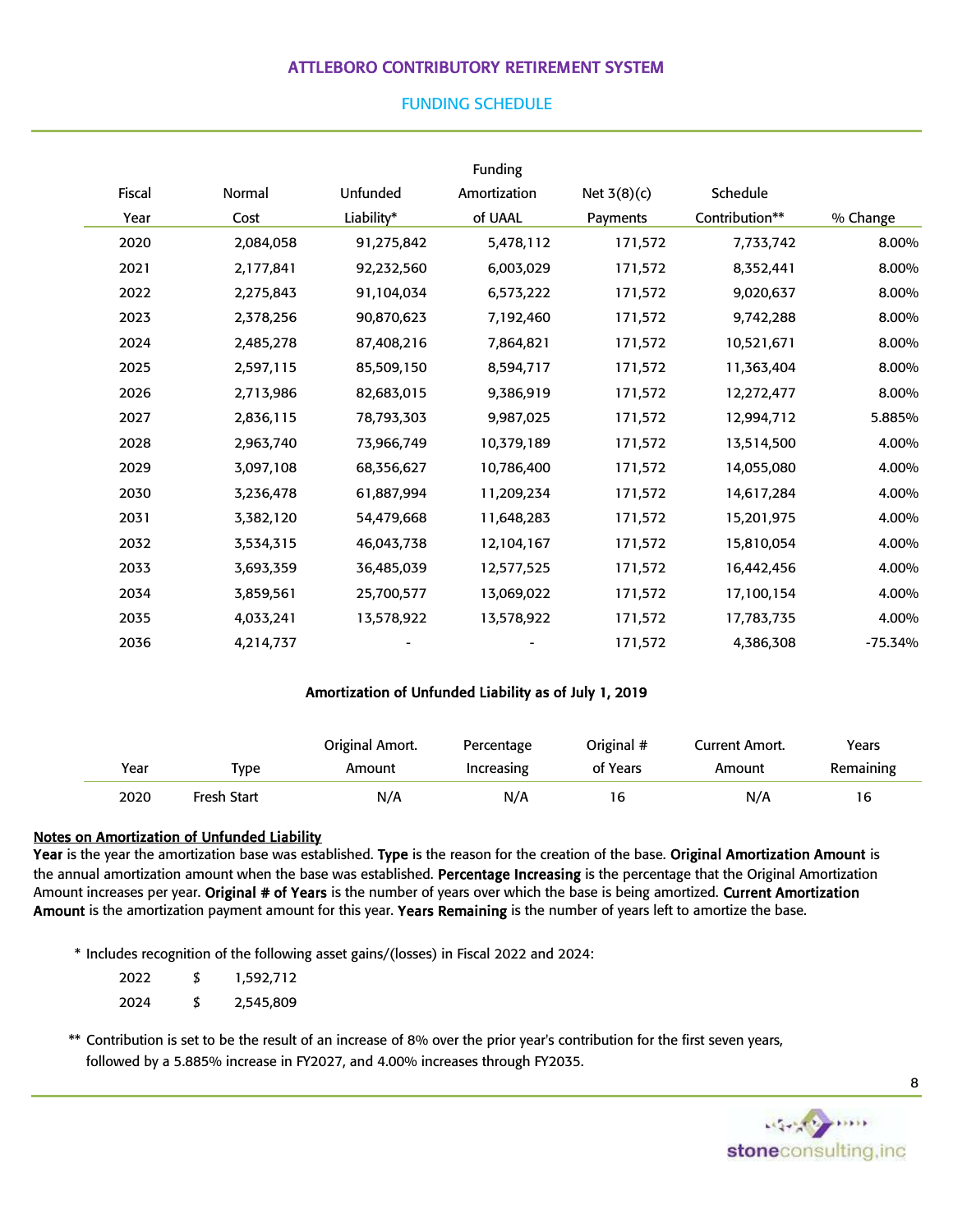## Components of the Funding Schedule

The components of the funding contribution are developed from the results on page 6 as follows:

## Net Normal Cost

|                                              | January 1, 2018 | % of Payroll* |
|----------------------------------------------|-----------------|---------------|
| Gross Normal Cost (GNC)                      | \$<br>4,936,726 | 14.4%         |
| <b>Employees Contribution</b>                | 3,207,708       | $9.4\%$       |
| Net Normal Cost (NNC)                        | \$<br>1,729,018 | $5.0\%$       |
| Adjusted to Beginning of Fiscal Year 2020    | 118,012         |               |
| <b>Administrative Expense</b>                | 237,029         | $0.7\%$       |
| Adjusted Net Normal Cost With Admin. Expense | \$<br>2,084,058 |               |

- The gross normal cost (GNC) is the "price" of benefits accruing in the current year if the valuation assumptions are realized. For an individual, this is the value in benefits which they are earning with their current year of service.
- The GNC only relates to current actives; retirees are done earning their benefit and inactives are not earning any credited service.
- The GNC for the whole system is split into two parts: the portion which is paid for by the employees (Employee Contributions), and the portion which must be paid for by the Retirement System (Net Normal Cost, or NNC).
- **The NNC is adjusted from January 1, 2018 to Fiscal 2020 by rolling it forward with a salary increase** factor of 4.50%.
- Finally, administrative expense is added to the adjusted NNC. This is the amount seen in the funding schedule.

\*Payroll paid in 2017 for employees as of January 1, 2018 is \$34,258,885. Payroll for new hires in 2017 was annualized.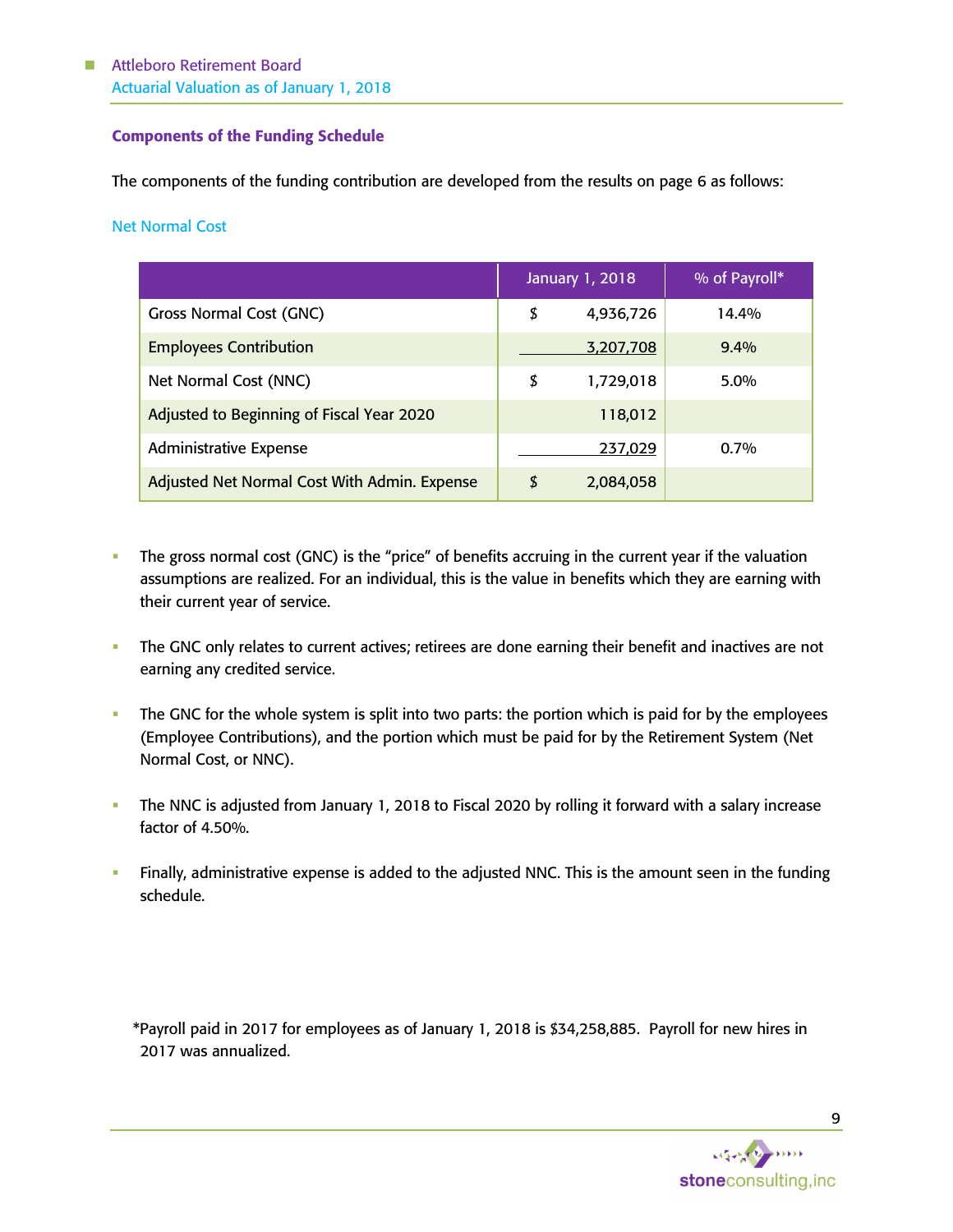■ Attleboro Retirement Board Actuarial Valuation as of January 1, 2018

## Unfunded Actuarial Accrued Liability

|                                                    |                   | January 1,<br>2018 | Percentage<br>Change |
|----------------------------------------------------|-------------------|--------------------|----------------------|
| <b>Active Actuarial Accrued Liability</b>          |                   | \$<br>102,548,438  | 8.7%                 |
| Superannuation                                     | \$<br>94,404,736  |                    |                      |
| Death                                              | \$<br>2,107,445   |                    |                      |
| <b>Disability</b>                                  | \$<br>5,220,776   |                    |                      |
| Withdrawal                                         | \$<br>815,481     |                    |                      |
|                                                    |                   |                    |                      |
| <b>Retiree, Inactive, Survivor and Beneficiary</b> |                   | \$<br>127,303,037  | 21.6%                |
| <b>Actuarial Accrued Liability</b>                 |                   |                    |                      |
| <b>Retirees and Beneficiaries</b>                  | \$<br>107,975,749 |                    |                      |
| <b>Disabled</b>                                    | \$<br>17,953,275  |                    |                      |
| <b>Inactive</b>                                    | \$<br>1,189,250   |                    |                      |
|                                                    |                   |                    |                      |
| <b>Total Actuarial Accrued Liability (AAL)</b>     |                   | \$<br>229,851,475  | 15.5%                |
| <b>Actuarial Value of Assets (AVA)</b>             |                   | \$<br>143,874,216  | 10.0%                |
| <b>Unfunded Actuarial Accrued Liability</b>        |                   | \$<br>85,977,259   | 26.0%                |
|                                                    |                   |                    |                      |
| Funded Ratio (AVA / AAL)                           |                   |                    |                      |
| 2018 (7.50% interest rate):                        | 63%               |                    |                      |
| 2016 (7.875% interest rate):                       | 66%               |                    |                      |

- Actuarial Accrued Liability (AAL) is the "price" of benefits attributable to benefits earned in past years, or in other words, represents today's value of all benefits earned by active and inactive members.
- The total AAL is \$229,851,475. This along with an actuarial value of assets of \$143,874,216 produces a funded status of 63%. This compares to a funded status of 66% for the 2016 valuation.
- The Unfunded AAL is the portion of the AAL which is not covered by the Plan assets. The UAAL for Attleboro as of January 1, 2018 is \$85,977,259. This is adjusted to July 1, 2019 to produce the Unfunded Liability seen in Fiscal Year 2020 in the funding schedule.
- **•** In developing the funding schedule, we used a fresh start approach in which the unfunded actuarial accrued liability (UAAL), other than the UAAL due to past early retirement incentives, is reamortized instead of maintaining the existing amortization amount and separately amortizing the actuarial gain or loss.
- Attleboro's funding schedule was developed by setting the contribution to increase by 8.00% for the first seven years, followed by a 5.885% increase in FY 2027, and 4.00% thereafter. The remainder of each year's contribution apart from the Net Normal Cost and Net 3(8)(c)'s amortizes the unfunded liability.

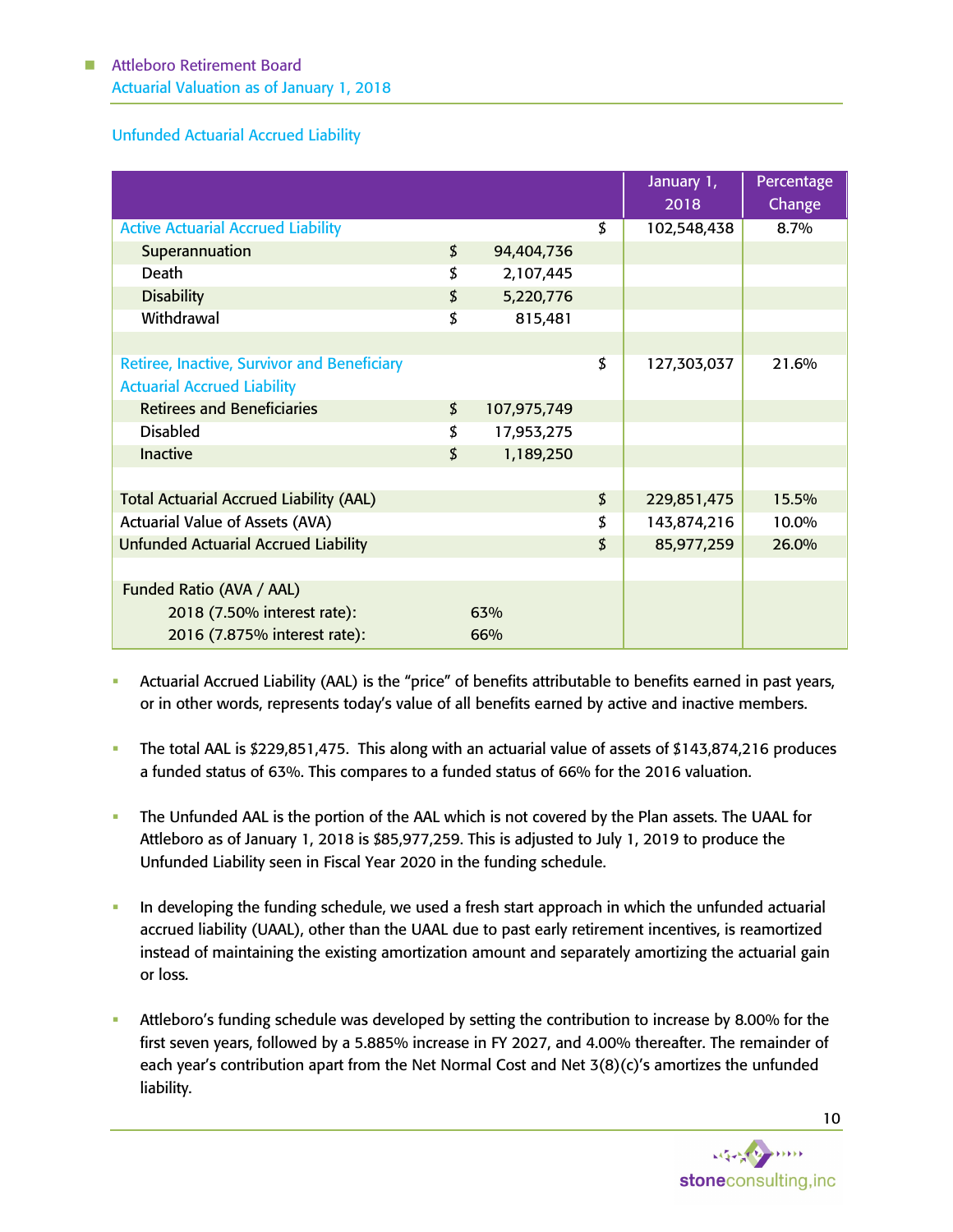# Net 3(8)(c) Payments

- 3(8)(c) payments are benefits which the Attleboro Retirement System pays to or receives from other retirement boards for service that a retiree had with a different retirement system.
- **•** The net 3(8)(c) payments are the difference between what the Attleboro Retirement System paid out minus what was received by the System, calculated based on the December 31, 2017 PERAC annual statement.
- **•** The amount of net  $3(8)(c)$  payments is assumed to remain level in future years.

#### Assets

|   | Cash                                 | \$<br>896,300.93        |  |
|---|--------------------------------------|-------------------------|--|
|   | <b>Fixed Income Securities</b>       | 667.09                  |  |
|   | Equities                             | 44,088,778.58           |  |
|   | <b>Pooled Domestic Equity Funds</b>  | 27,550,908.79           |  |
|   | Pooled International Equity Funds    | 23,587,877.86           |  |
|   | Pooled Global Fixed Income Funds     | 28,930,441.67           |  |
|   | Pooled Real Estate Funds             | 23,131,478.26           |  |
|   |                                      |                         |  |
| A | Sub-Total:                           | \$<br>148, 186, 453. 18 |  |
|   | Interest Due and Accrued             | 1,207.76                |  |
|   | Accounts Receivable                  | 100,324.53              |  |
|   | <b>Accounts Payable</b>              | <u>(275,248.56)</u>     |  |
| R | Sub-Total:                           | \$<br>(173, 716.27)     |  |
|   |                                      |                         |  |
|   | Market Value of Assets $[(A) + (B)]$ | \$<br>148,012,736.91    |  |

**·** The asset allocation is approximately 20% fixed income, cash, receivables and payables and 80% equities, alternative investments, real estate, and similar types of investments.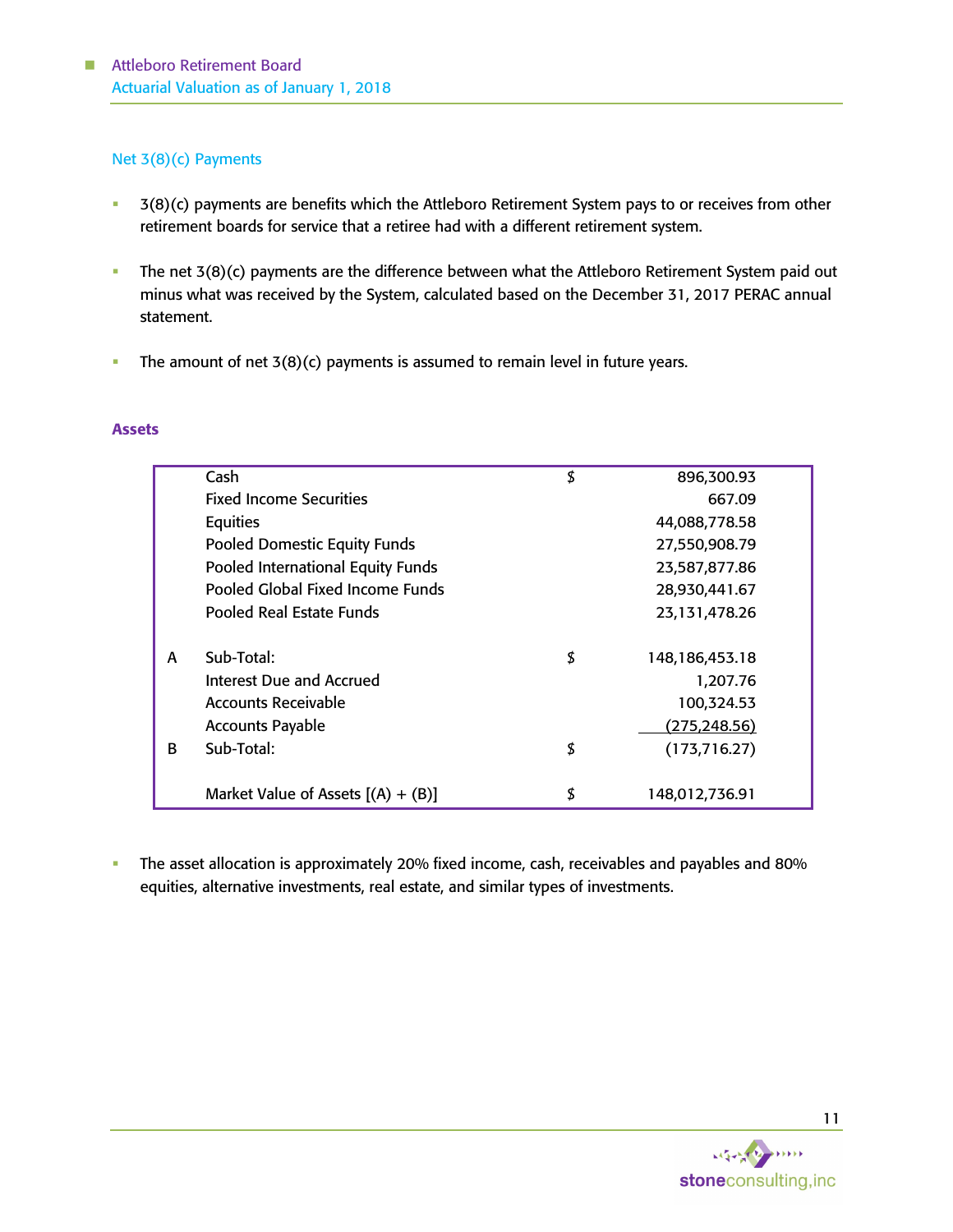# ■ Attleboro Retirement Board Actuarial Valuation as of January 1, 2018

# Five-Year Asset Smoothing

- 1. Market value of assets including receivable/payable as of 01/01/2018 \$148,012,737
- 2. Phase-in of asset gains and losses

|    |                                                                                          | Plan                                             | <b>Original</b>   | Percent      | <b>Amount</b>                  |  |  |  |
|----|------------------------------------------------------------------------------------------|--------------------------------------------------|-------------------|--------------|--------------------------------|--|--|--|
|    |                                                                                          | Year                                             | Amount            | Unrecognized | Unrecognized                   |  |  |  |
|    |                                                                                          | (1)                                              | (2)               | (3)          | (2) x (3)                      |  |  |  |
|    | a.                                                                                       | 2017                                             | \$10,183,237      | 75%          | \$7,637,428                    |  |  |  |
|    | b.                                                                                       | 2016                                             | (\$1,408,674)     | 50%          | ( \$704, 337)                  |  |  |  |
|    | C.                                                                                       | 2015                                             | ( \$11, 178, 280) | 25%          | ( \$2,794,570)                 |  |  |  |
|    | d.                                                                                       | 2014                                             | ( \$3,155,246)    | 0%           | \$0                            |  |  |  |
|    | e.                                                                                       | 2013                                             | \$12,258,836      | 0%           | \$0                            |  |  |  |
|    | f.                                                                                       | <b>Total</b>                                     | \$6,699,873       |              | \$4,138,521                    |  |  |  |
| 3. | Valuation assets without corridor as of 01/01/2018<br>\$143,874,216<br>$(1. - 2.f.)$     |                                                  |                   |              |                                |  |  |  |
| 4. | <b>Corridor Check</b>                                                                    | 80% of Market Value                              |                   |              |                                |  |  |  |
|    | a.<br>b.                                                                                 | 120% of Market Value                             |                   |              | \$118,410,190<br>\$177,615,284 |  |  |  |
|    |                                                                                          |                                                  |                   |              |                                |  |  |  |
| 5. | Valuation assets with corridor as of 01/01/2018<br>\$143,874,216<br>(3. within Corridor) |                                                  |                   |              |                                |  |  |  |
| 6. |                                                                                          | Calculation of return on valuation assets        |                   |              |                                |  |  |  |
|    | a.                                                                                       | Valuation assets as of 01/01/2016                |                   |              | \$130,788,384                  |  |  |  |
|    | b.                                                                                       | ER contribs + EE contribs - Ben Pymts - Expenses |                   |              | \$(4, 471, 193)                |  |  |  |
|    | Actual return on valuation assets<br>\$17,557,025<br>c.<br>$5. - (6.a. + 6.b.)$          |                                                  |                   |              |                                |  |  |  |
|    | d.                                                                                       | Weighted value of valuation assets               |                   |              | \$128,552,787                  |  |  |  |
|    | e.                                                                                       | Return on valuation assets<br>(6.c. / 6.d.)      |                   |              | 13.7%                          |  |  |  |
|    | f.                                                                                       | Annualized return on assets                      |                   |              | 6.6%                           |  |  |  |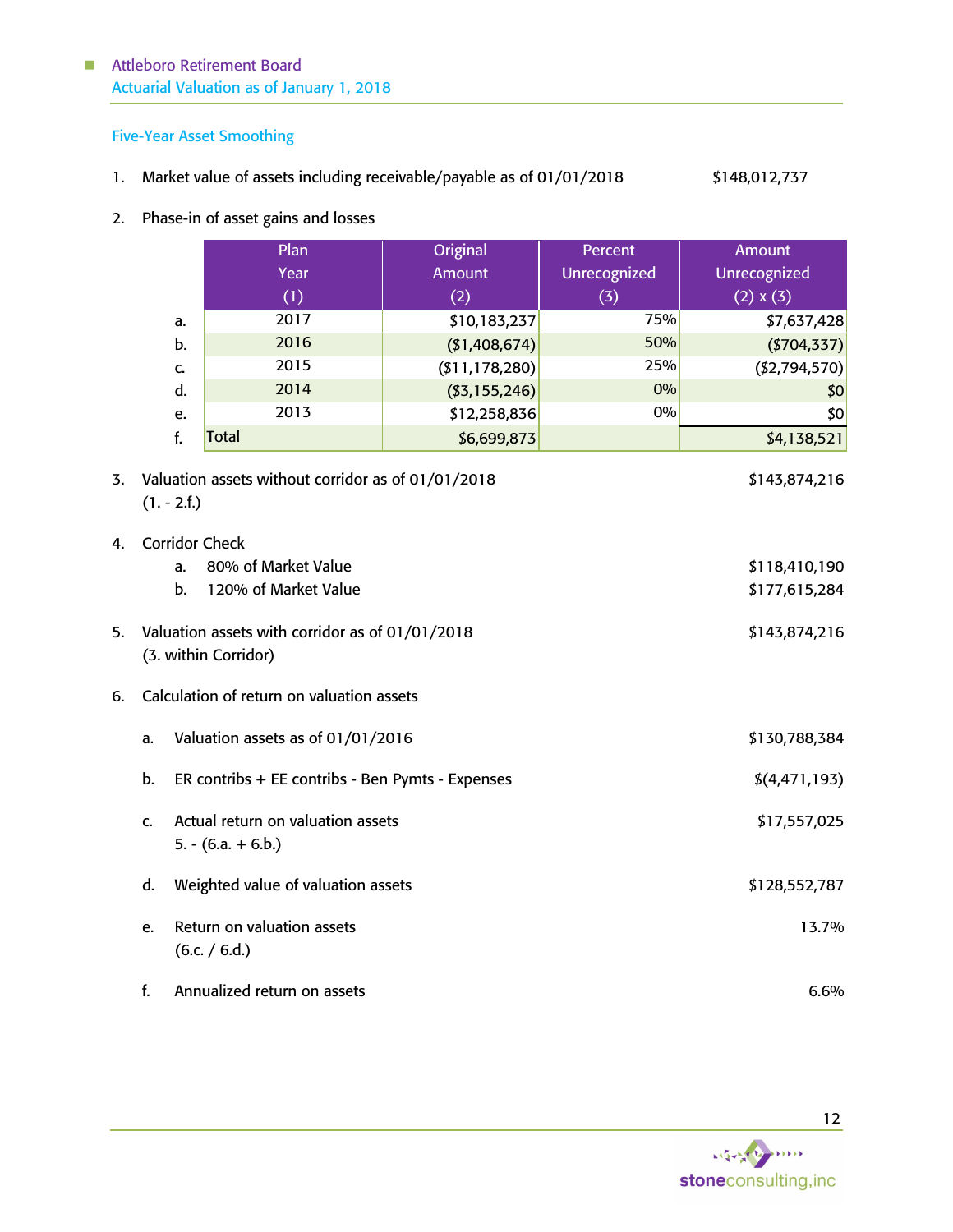#### APPENDICES

#### Appendix A – Actuarial Methods and Assumptions

#### ACTUARIAL METHODS

#### Actuarial Cost Method

The Entry Age Normal Actuarial Cost Method has been used in this valuation. Under this method, the normal cost is the amount calculated as the level percentage of compensation necessary to fully fund the prospective benefits from each member's entry age to retirement age.

The actuarial accrued liability represents the theoretical accumulation of all prior years' normal costs for the plan members as if the program had always been in effect. The unfunded actuarial accrued liability is the excess of the actuarial accrued liability over plan assets.

#### Fiscal Year Adjustment

The actuarial results are adjusted by the valuation interest rate and salary scale to the beginning of Fiscal Year 2020. The unfunded actuarial accrued liability is rolled forward with normal cost and further adjusted by anticipated contributions and interest.

#### ACTUARIAL ASSUMPTIONS

Valuation Date

January 1, 2018.

Investment Return

7.50% per year net of investment expenses.

Regular Interest Rate Credited to Annuity Savings Account

2% per year.

#### Cost-of-Living Increases

A 3% COLA on the first \$13,000 of a member's retirement allowance is assumed to be granted every year.

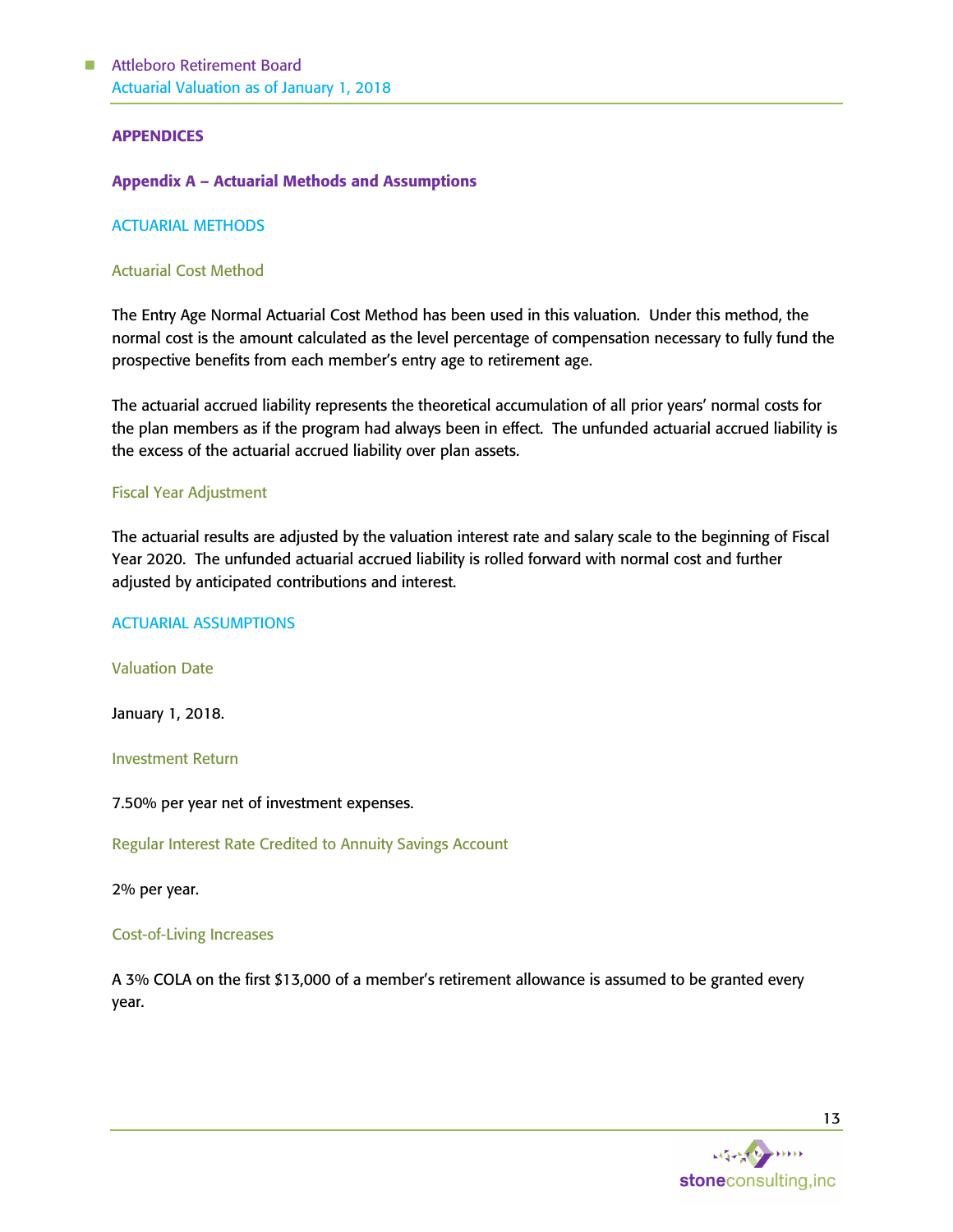#### Salary Increases

Select and Ultimate assumption.

- 4.00% ultimate rate
- Group 4 receive 7.00% increases for the first 5 years of service
- Other employees receive 6.50% increases for the first 8 years of service

Step increases are assumed to be part of the salary increase assumption. The total payroll is assumed to increase at 4.50% per year.

## Credited Service

All service is assumed to be due to employment with the municipality.

## Family Composition

Members assumed married with 2 dependent children – one male and one female both age 15; age difference between member and spouse assumed to be 3 years (the male being the older).

## Administrative Expenses

Estimated budgeted amount of \$237,029 for the Fiscal Year 2020 is added to the Normal Cost. The administrative expense does not include investment manager and custodial fees. These fees are considered part of the interest rate assumption that is net of fees.

# Net 3(8)(c)

Net 3(8)(c) payments are assumed to be the same level as the past calendar year for all future years.

# Contribution Timing

Contributions are assumed to be made at the beginning of the fiscal year.

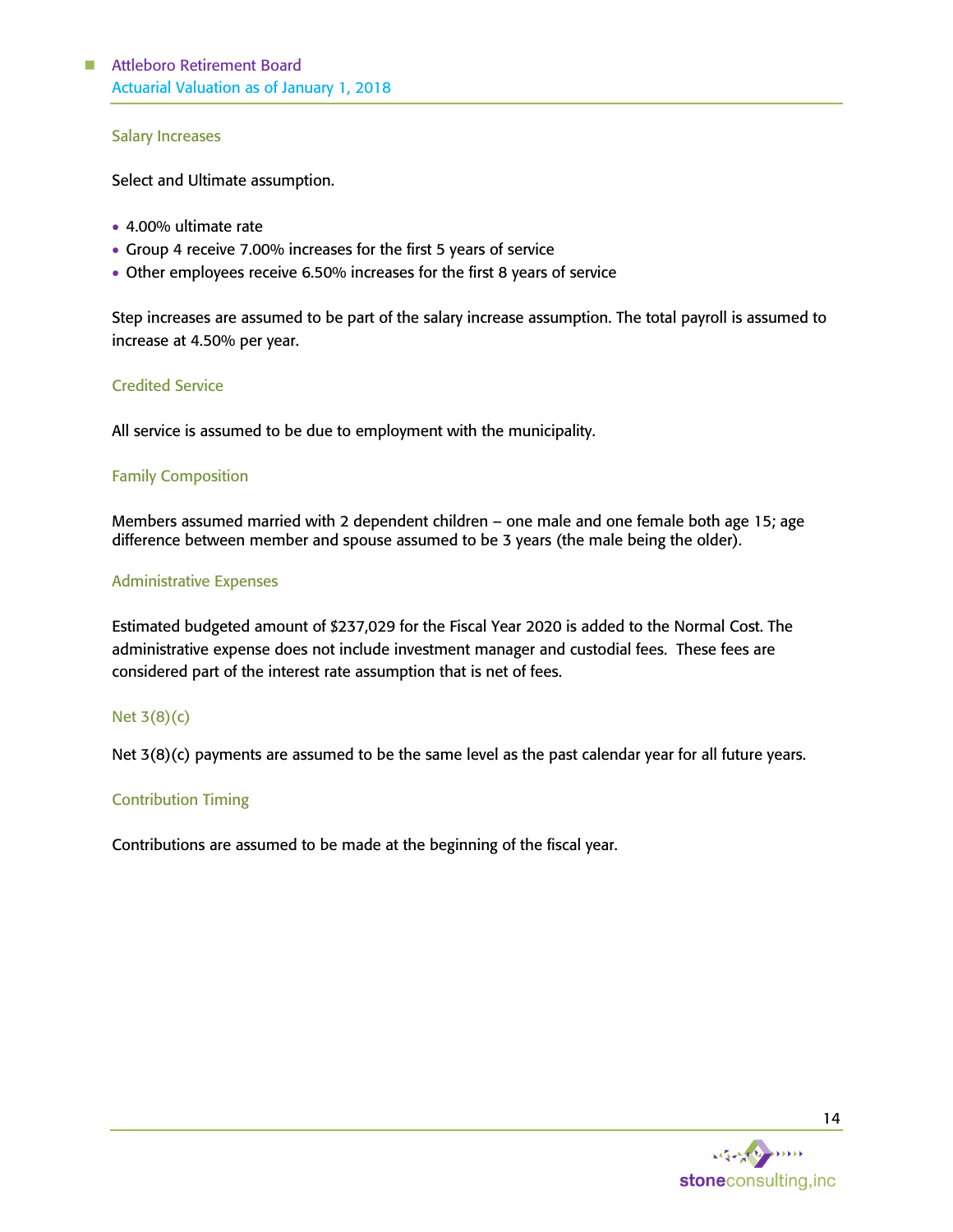## Actuarial Methods and Assumptions (Continued)

## Withdrawal Prior to Retirement

The rates shown at the following sample ages illustrate the withdrawal assumption. Withdrawal rates are set to zero if the retirement rate at that age is nonzero.

| <b>Rate of Withdrawal</b> |               |         |  |  |  |
|---------------------------|---------------|---------|--|--|--|
| <b>Service</b>            | Group 1 and 2 | Group 4 |  |  |  |
| 0                         | 15%           | 1.5%    |  |  |  |
| 1                         | 12%           | 1.5%    |  |  |  |
| 2                         | 10%           | 1.5%    |  |  |  |
| $\overline{3}$            | 9%            | 1.5%    |  |  |  |
| 4                         | 8%            | 1.5%    |  |  |  |
| 5                         | 7.6%          | 1.5%    |  |  |  |
| 10                        | 5.4%          | 1.5%    |  |  |  |
| 15                        | 3.3%          | 0.0%    |  |  |  |
| 20                        | 2.0%          | 0.0%    |  |  |  |
| 25                        | 1.0%          | 0.0%    |  |  |  |
| $30+$                     | 0.0%          | 0.0%    |  |  |  |

#### Disability Prior to Retirement

The rates shown at the following sample ages illustrate the assumption regarding the incidence of disability:

| <b>Rate of Disability</b> |               |         |  |  |  |  |
|---------------------------|---------------|---------|--|--|--|--|
| Age                       | Group 1 and 2 | Group 4 |  |  |  |  |
| 20                        | 0.01%         | 0.10%   |  |  |  |  |
| 25                        | 0.02%         | 0.20%   |  |  |  |  |
| 30                        | 0.03%         | 0.30%   |  |  |  |  |
| 35                        | 0.06%         | 0.30%   |  |  |  |  |
| 40                        | 0.10%         | 0.30%   |  |  |  |  |
| 45                        | 0.15%         | 1.00%   |  |  |  |  |
| 50                        | 0.19%         | 1.25%   |  |  |  |  |
| 55                        | 0.24%         | 1.20%   |  |  |  |  |
| 60                        | 0.28%         | 0.85%   |  |  |  |  |

## In-Service Disability and Death

Both Disability and In-Service Death are assumed to be 45% ordinary and 55% accidental for Group 1 and 2, and 10% ordinary and 90% accidental for Group 4.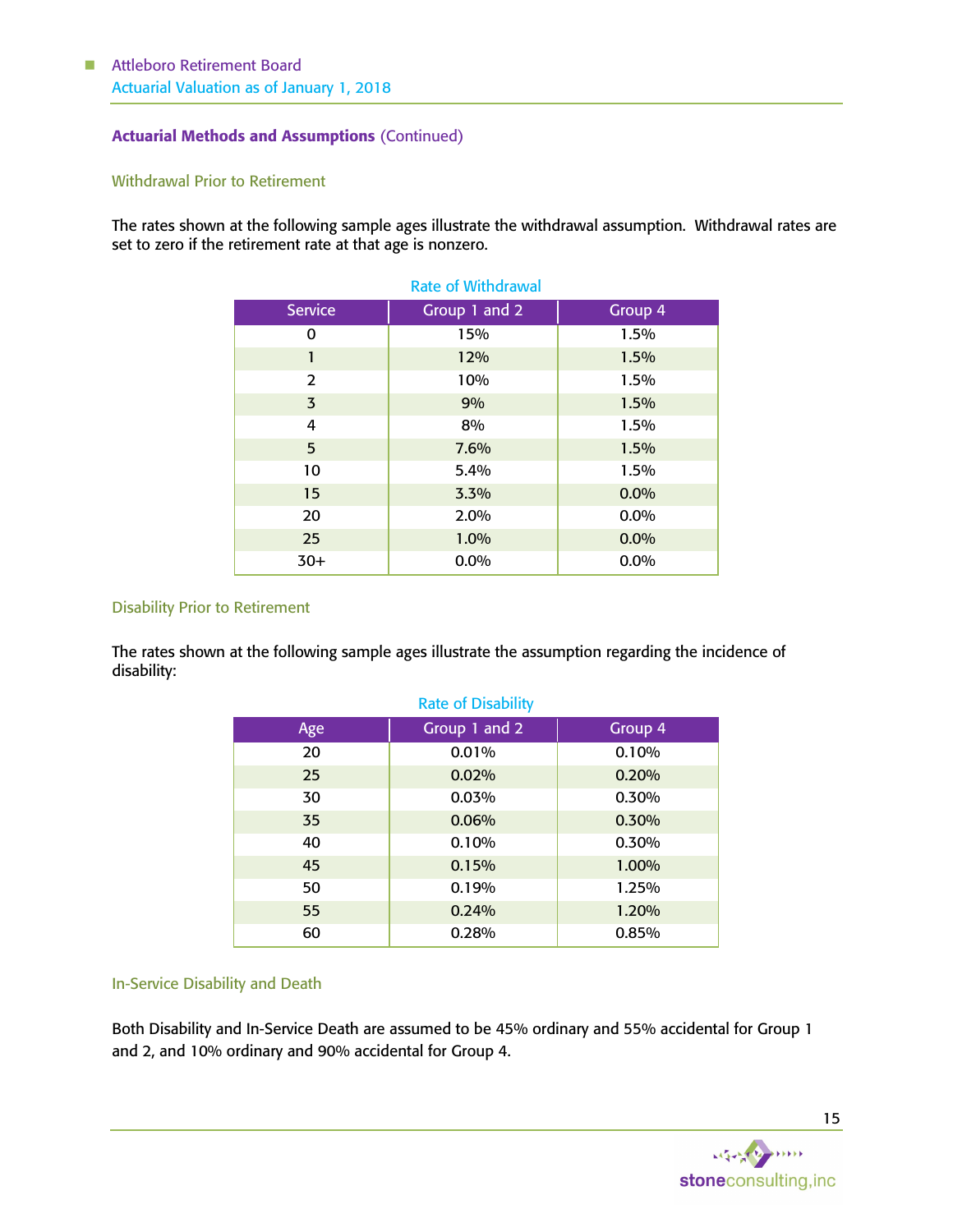## Actuarial Methods and Assumptions

(Continued)

## Rates of Retirement

The rates shown at the following ages illustrate the assumption regarding the incidence of retirement, once the member has achieved 10 years of service:

|     |             |                        |         | <b>Hired after 4/1/2012</b> |             |         |  |
|-----|-------------|------------------------|---------|-----------------------------|-------------|---------|--|
|     | Group 1& 2  | <b>Group 1 &amp; 2</b> |         | Group 1& 2                  | Group 1 & 2 |         |  |
| Age | <b>Male</b> | Female                 | Group 4 | Male                        | Female      | Group 4 |  |
| 50  | 1%          | 1.5%                   | 2%      | 0%                          | 0%          | 0%      |  |
| 51  | 1%          | 1.5%                   | 2%      | 0%                          | 0%          | 0%      |  |
| 52  | 1%          | 2.0%                   | 2%      | 0%                          | 0%          | 0%      |  |
| 53  | $1\%$       | 2.5%                   | 2%      | 0%                          | 0%          | 0%      |  |
| 54  | 2%          | 2.5%                   | 7.5%    | 0%                          | 0%          | 0%      |  |
| 55  | 2%          | 5.5%                   | 15%     | 0%                          | 0%          | 10%     |  |
| 56  | 2.5%        | 6.5%                   | 10%     | 0%                          | 0%          | 7%      |  |
| 57  | 2.5%        | 6.5%                   | 10%     | 0%                          | 0%          | 20%     |  |
| 58  | 5%          | 6.5%                   | 10%     | 0%                          | 0%          | 10%     |  |
| 59  | 6.5%        | 6.5%                   | 15%     | 0%                          | 0%          | 15%     |  |
| 60  | 12%         | 5%                     | 20%     | 25%                         | 30%         | 20%     |  |
| 61  | 20%         | 13%                    | 20%     | 20%                         | 13%         | 20%     |  |
| 62  | 30%         | 15%                    | 25%     | 30%                         | 15%         | 25%     |  |
| 63  | 25%         | 12.5%                  | 25%     | 25%                         | 12.5%       | 25%     |  |
| 64  | 22%         | 18%                    | 30%     | 22%                         | 18%         | 30%     |  |
| 65  | 40%         | 15%                    | 100%    | 40%                         | 15%         | 100%    |  |
| 66  | 25%         | 20%                    | N/A     | 25%                         | 20%         | N/A     |  |
| 67  | 25%         | 20%                    | N/A     | 25%                         | 20%         | N/A     |  |
| 68  | 30%         | 25%                    | N/A     | 30%                         | 25%         | N/A     |  |
| 69  | 30%         | 20%                    | N/A     | 30%                         | 20%         | N/A     |  |
| 70  | 100%        | 100%                   | N/A     | 100%                        | 100%        | N/A     |  |

## **Mortality**

RP-2014 adjusted to 2006, projected generationally using MP-2016 (sex-distinct). (Prior valuation used RP-2000 projected from 2009 with Generational Mortality, Scale BB). During employment the healthy employee mortality table is used. Post-employment the healthy annuitant table is used.

Mortality for disabled retirees follows the same table as non-disabled retirees, set forward 2 years. Death is assumed to be due to the same cause as the disability 40% of the time.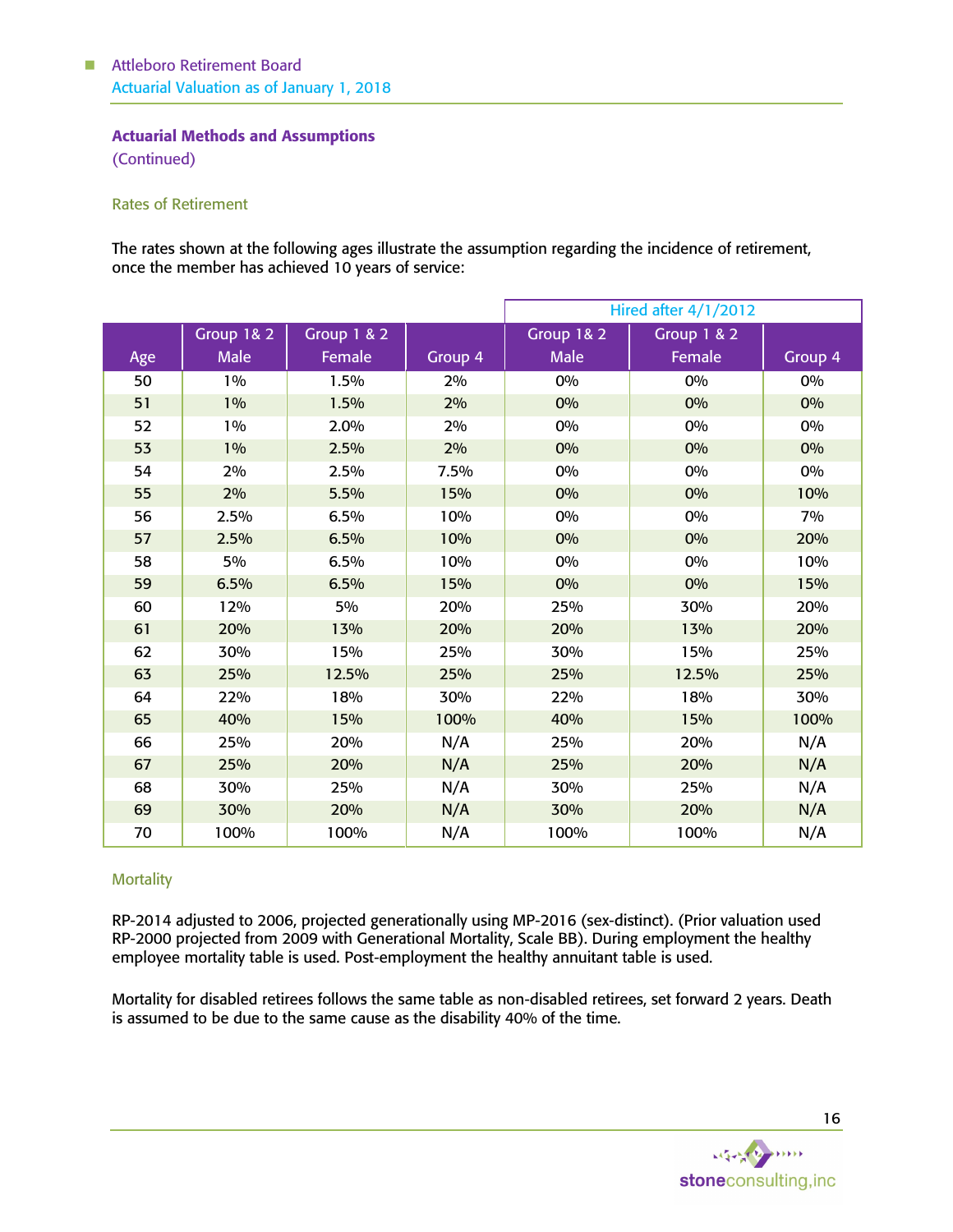## Appendix B – Summary of Principal Provisions

## 1. PARTICIPANT

Participation is mandatory for all full-time employees whose employment commences before age 65. There are three classes of members in the retirement system:

- Group 1: general employees
- Group 2: employees in specified hazardous occupations (e.g., electricians)
- Group 4: police and firefighters

## 2. MEMBER CONTRIBUTIONS

Member contributions vary depending upon date hired as follows:

| Date of Hire         | <b>Member Contribution Rate</b> |
|----------------------|---------------------------------|
| Prior to 1975        | 5% of Pay                       |
| $1975 - 1983$        | 7% of Pay                       |
| 1984 - June 30, 1996 | 8% of Pay                       |
| After June 30, 1996  | 9% of Pay                       |

Members hired after 1978 contribute an additional 2% of pay over \$30,000.

## 3. PAY

a. Pay

Gross regular compensation excluding bonuses, overtime, severance pay, unused sick pay, and other similar compensation.

#### b. Average Pay

The average of pay during the three consecutive years that produce the highest average or, if greater, during the last three years (whether or not consecutive) preceding retirement. For members hired after April 1, 2012, five-year averages will be used.

## 4. CREDITED SERVICE

Period during which an employee contributes to the retirement system plus certain periods of military service and "purchased" service.

17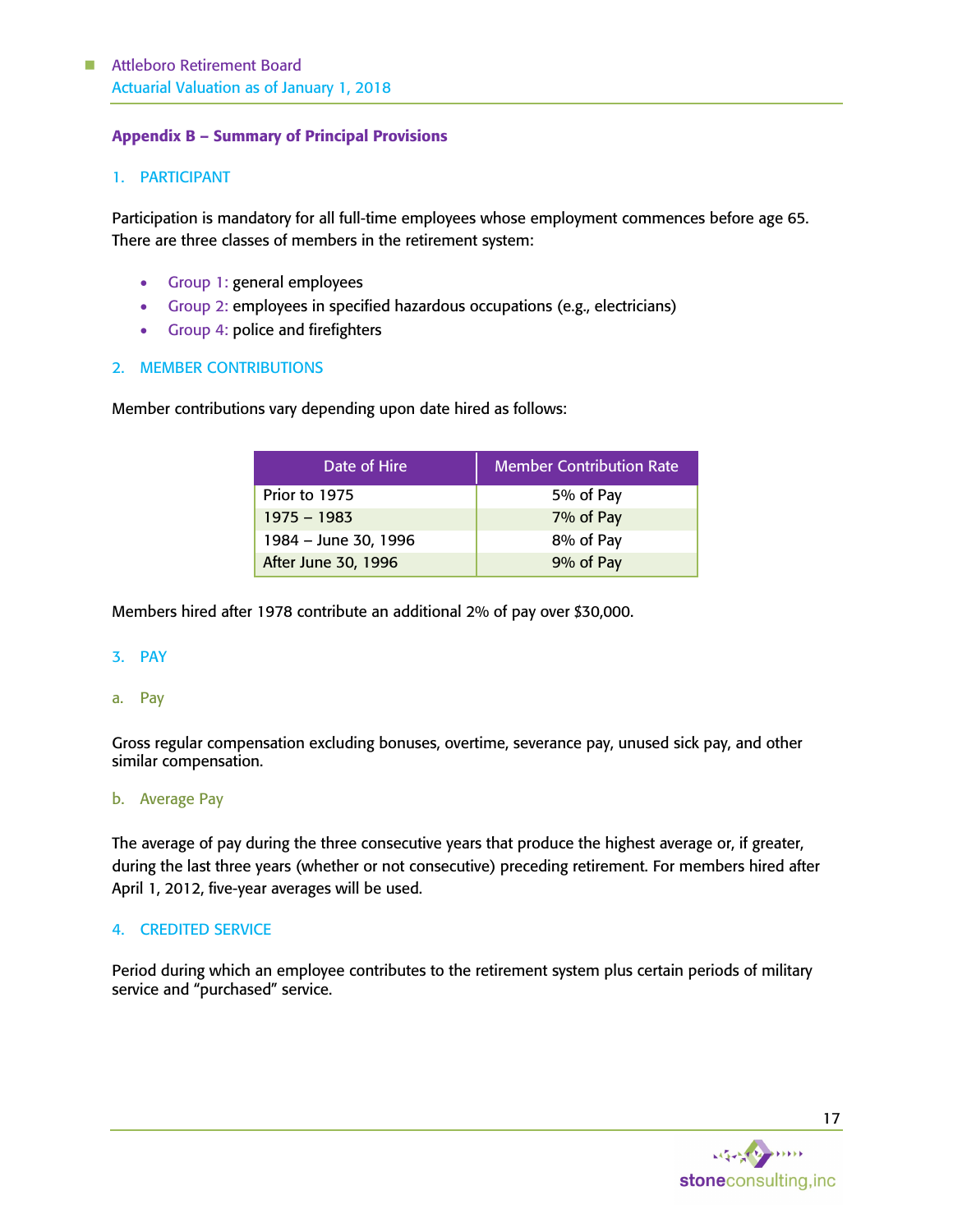## Summary of Principal Provisions (Continued)

- 5. SERVICE RETIREMENT
- a. Eligibility

## Hired prior to April 2, 2012:

- Attainment of age 55 and completion of ten years of credited service,
- or at any age with completion of 20 years of service.
- If hired prior to 1978 or a member of Group 4, the completion of ten years of service is not required.

## Hired after April 1, 2012:

- Group 1 Age 60 and Completion of 10 years of credited service;
- Group 2 Age 55 and completion of 10 years of service;
- Group  $4 Age 55$ .

## b. Retirement Allowance

Determined as the product of the member's benefit percentage, average pay and credited service, where the benefit percentage is shown below (maximum allowance of 80% of average pay):

| <b>Benefit Percentage</b> | Group 1 | Group 2                    | Group 4 |
|---------------------------|---------|----------------------------|---------|
| 2.5%                      | $65+$   | $60+$                      | $55+$   |
| 2.4                       | 64      | 59                         | 54      |
| 2.3                       | 63      | 58                         | 53      |
| 2.2                       | 62      | 57                         | 52      |
| 2.1                       | 61      | 56                         | 51      |
| 2.0                       | 60      | 55                         | 50      |
| 1.9                       | 59      | N/A                        | 49      |
| 1.8                       | 58      | N/A                        | 48      |
| 1.7                       | 57      | N/A                        | 47      |
| 1.6                       | 56      | N/A                        | 46      |
| 1.5                       | 55      | N/A                        | 45      |
|                           |         | Hired after April 1, 2012* |         |
| 2.5%                      | $67+$   | $62+$                      | $57+$   |
| 2.35                      | 66      | 61                         | 56      |
| 2.20                      | 65      | 60                         | 55      |
| 2.05                      | 64      | 59                         | 54      |
| 1.90                      | 63      | 58                         | 53      |
| 1.75                      | 62      | 57                         | 52      |
| 1.60                      | 61      | 56                         | 51      |
| 1.45                      | 60      | 55                         | 50      |

\*Reduction is .125% for each year early instead of .15% per year for employees with over 30 years of service.

In addition, veterans receive an additional \$15 per year for each year of credited service up to 20 years

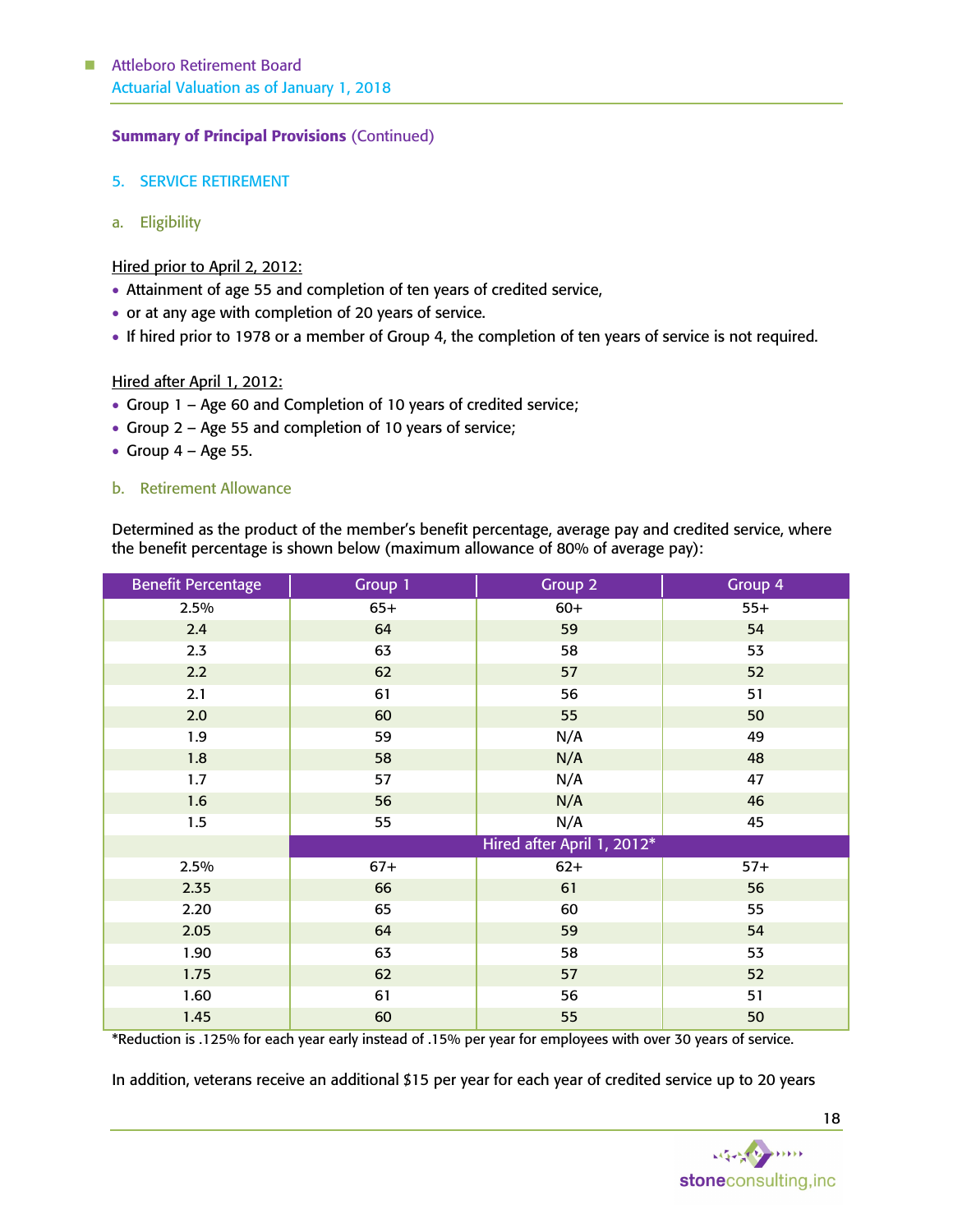## Summary of Principal Provisions (Continued)

- 6. DEFERRED VESTED RETIREMENT
- a. Eligibility

Completion of 10 years of credited service (for elected and appointed members, 6 years in the event of involuntary termination).

#### b. Retirement Allowance

Determined in the same manner as "Service Retirement" section above with the member eligible to start collecting a benefit at age 55, (or age 57 for post-April 1, 2012 hires) or defer until later at his or her discretion. If a member chooses, his or her contributions with interest may be withdrawn. The amount of interest he or she will receive depends on length of service and whether or not the termination of employment was voluntary.

## 7. ORDINARY DISABILITY RETIREMENT

#### a. Eligibility

Non-job related disability after completion of 10 years of credited service.

#### b. Retirement Allowance

Determined in the same manner as "Service Retirement" section and calculated as if the member had attained age 55 (or age 57 for those hired after April 1, 2012), if younger. Veterans receive 50% of pay (during final year) plus an annuity based on accumulated member contributions with interest.

#### 8. ACCIDENTAL DISABILITY RETIREMENT

a. Eligibility

Disabled as a result of an accident in the performance of duties. No age or service requirement.

#### b. Retirement Allowance

72% of pay plus an annuity based on accumulated member contributions with interest. Also, a dependent's allowance per year for each child. Total allowance not to exceed 100% of pay (75% for members hired after 1987).

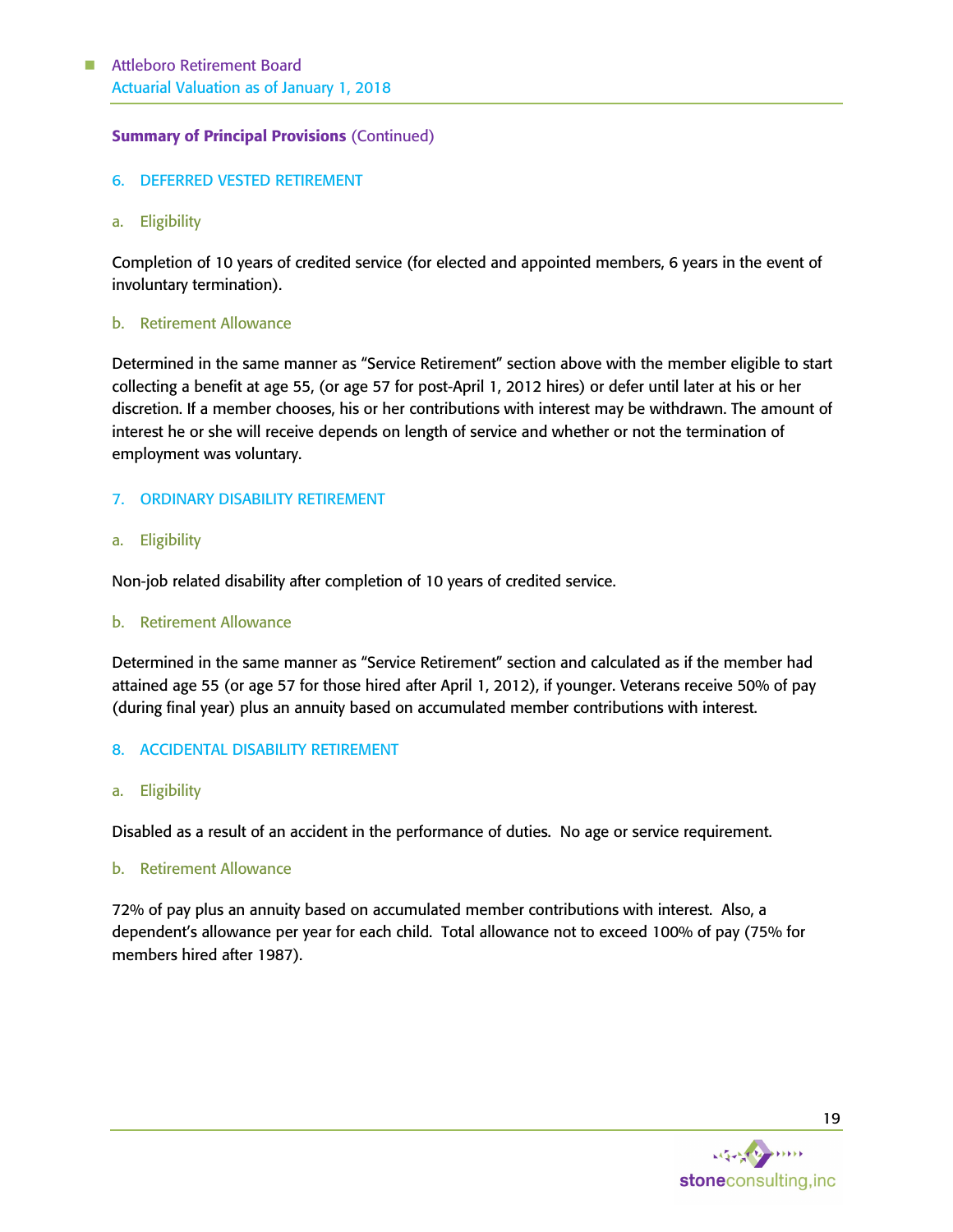## Summary of Principal Provisions(Continued)

- 9. NON-OCCUPATIONAL DEATH
- a. Eligibility

Dies while in active service, but not due to occupational injury. 2 years of service.

b. Retirement Allowance

Benefit as if Option C had been elected (see below) and member had attained age 55 (or age 57 for those hired after April 1, 2012) if younger.

Minimum monthly benefits provided as follows:

- spouse  $$500$ ,
- first child \$120,
- each additional child \$90

## 10. OCCUPATIONAL DEATH

a. Eligibility

Dies as a result of an occupational injury.

b. Benefit Amount

72% of pay plus refund of annuity savings fund balance. In the case of an accidental disability retiree who dies of the same cause, the beneficiary receives 72% of the last 12 months salary or the current pension amount, whichever is greater.

## 11. COST-OF-LIVING INCREASES

An increase of up to 3% applied to the first \$13,000 of annual benefit. Funded by the Employer from Fiscal Year 1999. Percentage increase is voted on each year by the Retirement Board. Cost-of-living increases granted during Fiscal Year 1982 through Fiscal 1998 are reimbursed by the Commonwealth.

## 12. OPTIONAL FORMS OF PAYMENT

- **Option A: Allowance payable monthly for the life of the member.**
- **Option B:** Allowance payable monthly for the life of the member with a guarantee of remaining member contributions with interest paid to the beneficiary.
- Option C: Allowance payable monthly for the life of the member with 66-2/3% continuing to the member's beneficiary upon the member's death. If the beneficiary predeceases the member, the allowance amount "pops up" to the non-reduced amount.

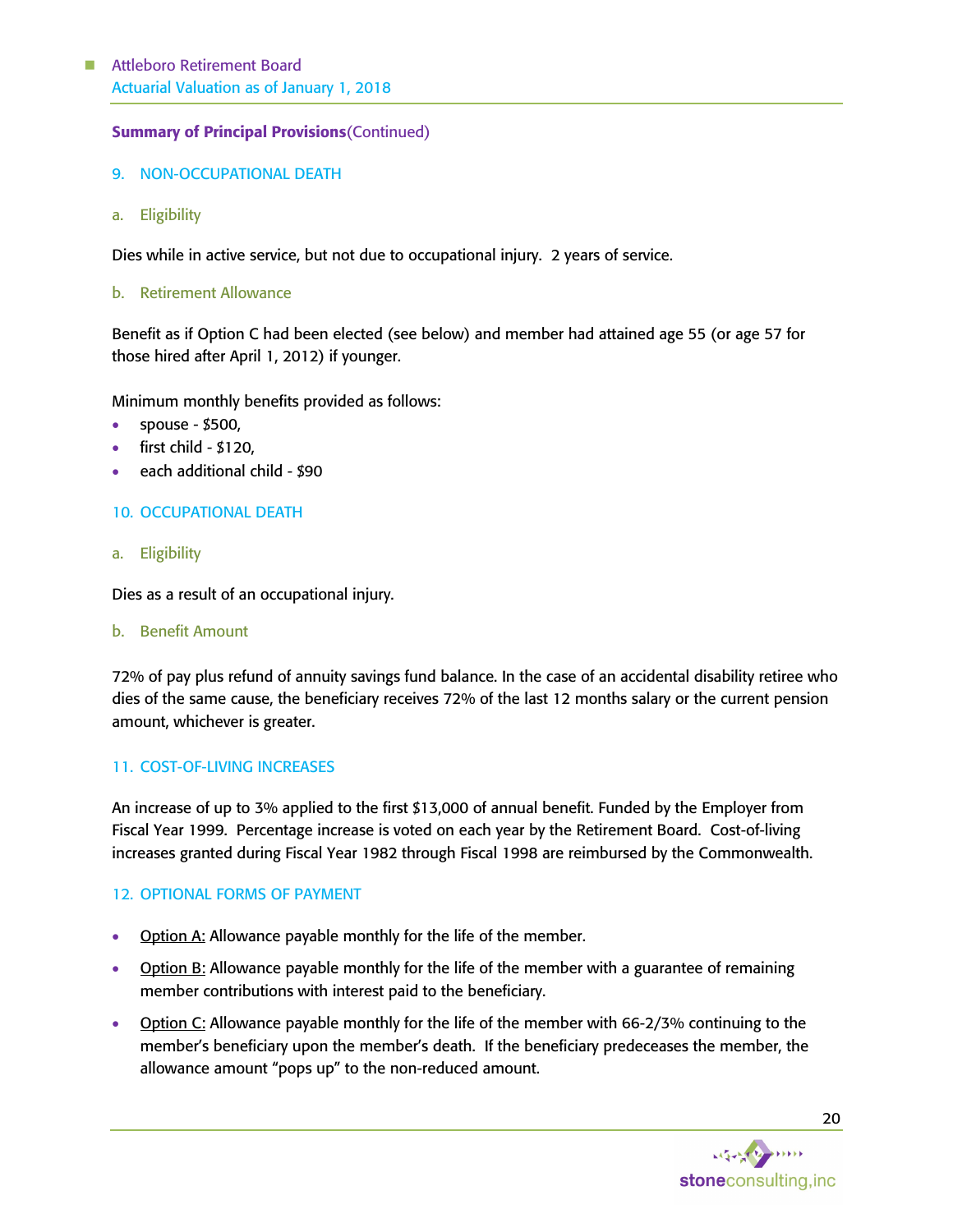# Appendix C – Charts of Selected Actuarial Statistics

| <b>Valuation Year</b> | <b>Number</b> | <b>Average Age</b> | <b>Average Past</b><br><b>Service</b> | <b>Average Ann'l</b><br>Compensation |
|-----------------------|---------------|--------------------|---------------------------------------|--------------------------------------|
| 2018                  | 647           | 47.2               | 12.5                                  | \$52,950                             |
| 2016                  | 630           | 48.4               | 13.1                                  | \$50,760                             |
| 2014                  | 632           | 48.0               | 13.0                                  | \$46,265                             |
| 2012                  | 618           | 47.9               | 12.9                                  | \$44,609                             |
| 2010                  | 626           | N/A                | N/A                                   | \$42,582                             |

## History of Demographic Statistics

Both employee age and service have begun to decrease in recent years, following years of increases. This pattern has appeared in the experience of several systems in the Commonwealth. Average annual compensation has grown by 24.3% (2.8% annually) over the past eight years.



## History of Assets and Unfunded Liability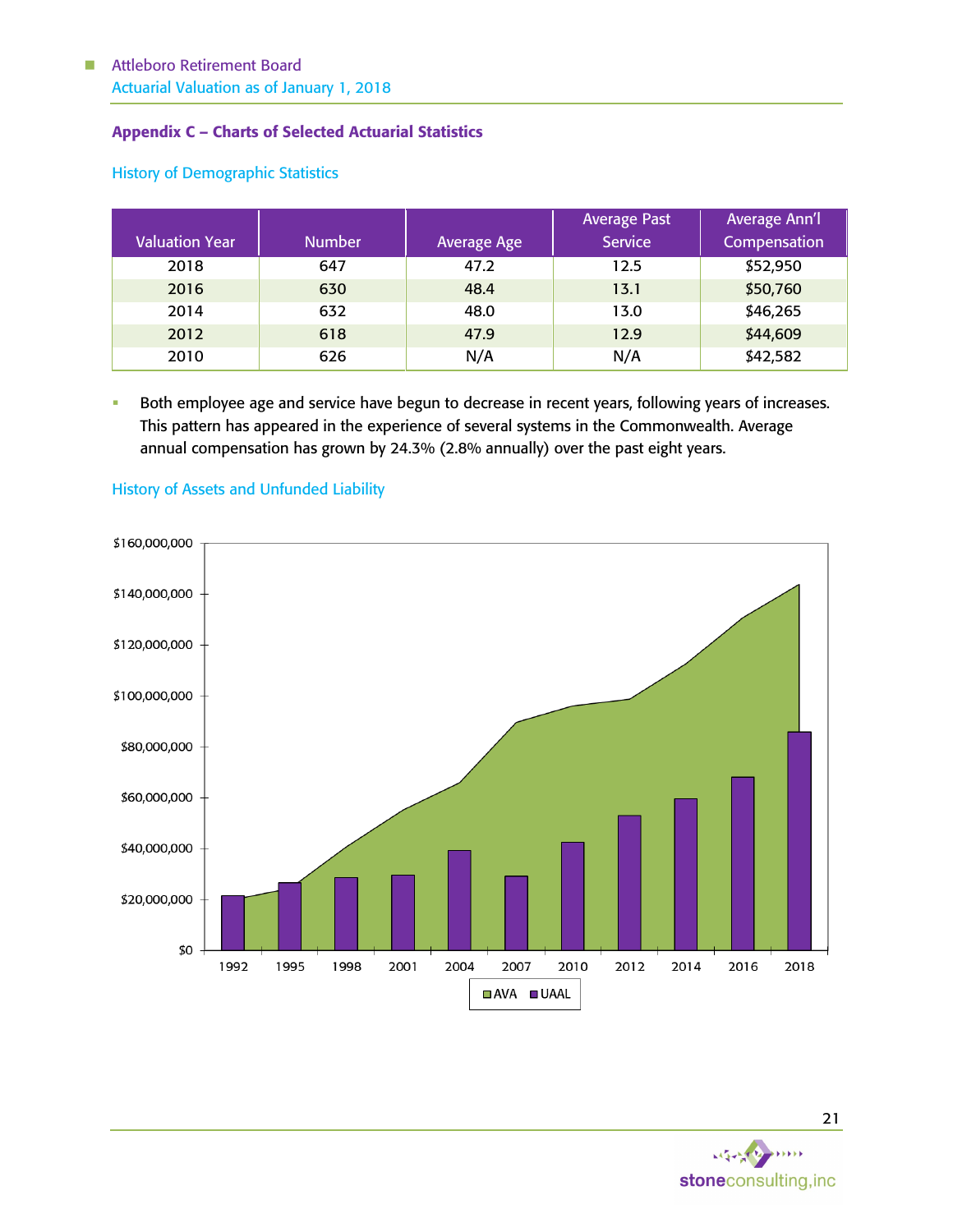## Distribution of Plan Members as of January 1, 2017

ACTIVE MEMBERS

|              |                          |           |                          |                          |                          |                          |                          |                          |                          |                          |                |                           | Average,            |
|--------------|--------------------------|-----------|--------------------------|--------------------------|--------------------------|--------------------------|--------------------------|--------------------------|--------------------------|--------------------------|----------------|---------------------------|---------------------|
| <b>AGE</b>   | 0-4 Years                | 5-9 Years | <b>10-14 Years</b>       | <b>15-19 Years</b>       | 20-24 Years              | <b>25-29 Years</b>       | <b>30-34 Years</b>       | 35-39 Years              | $40 + Years$             | <b>Total</b>             |                | <b>Total Compensation</b> | <b>Compensation</b> |
| $0 - 19$     |                          |           |                          |                          |                          |                          |                          |                          |                          |                          |                | 13,528 \$                 | 13,528              |
| 20-24        | 13                       |           | ٠                        | ۰                        | $\overline{\phantom{a}}$ | $\overline{\phantom{a}}$ |                          | $\overline{\phantom{a}}$ | $\overline{\phantom{a}}$ | $13 \quad$               |                | 467,672 \$                | 35,975              |
| $25 - 29$    | 52                       | 3         | ۰                        | ۰                        |                          | $\overline{\phantom{a}}$ | $\overline{\phantom{a}}$ | $\overline{\phantom{a}}$ | $\overline{\phantom{a}}$ | 55                       | - 55           | 2,381,444 \$              | 43,299              |
| 30-34        | 42                       | 29        | 5 <sup>5</sup>           | $\sim$                   | $\overline{\phantom{a}}$ | $\overline{\phantom{a}}$ | $\overline{\phantom{0}}$ | $\overline{\phantom{a}}$ | $\overline{\phantom{a}}$ | 76 \$                    |                | $3,705,173$ \$            | 48,752              |
| 35-39        | 14                       | 6         | 10                       | 6                        |                          | ۰.                       |                          |                          | $\overline{\phantom{0}}$ | $36 \quad$               |                | 2,094,205 \$              | 58,172              |
| 40-44        | 19                       | 11        | 22                       | 16                       |                          |                          | $\overline{\phantom{a}}$ |                          | $\overline{\phantom{a}}$ | 70 <sub>5</sub>          |                | 3,982,309 \$              | 56,890              |
| 45-49        | 22                       | 12        | 13                       | 20                       | 8                        | 5                        |                          | $\overline{\phantom{a}}$ | $\overline{\phantom{a}}$ | $81 \quad$ \$            |                | 4,438,942 \$              | 54,802              |
| 50-54        | 15                       | 10        | 19                       | 18                       | 10                       | 17                       | 6                        | $\overline{\phantom{a}}$ | $\sim$                   | 95                       |                | 5,732,845 \$              | 60,346              |
| 55-59        | 10                       | 15        | 20                       | 30                       | 12                       | 8                        | 11                       | $\overline{2}$           | $\overline{\phantom{0}}$ | 108                      |                | 5,586,936 \$              | 51,731              |
| 60-64        | $\overline{7}$           | 5         | 8                        | 20                       | 10                       | 8                        | 9                        | 10                       | $\sim$                   | 77S                      |                | $4,228,511$ \$            | 54,916              |
| 65-69        | 3                        |           | 5                        | 9                        | 6                        | 3                        |                          | $\overline{\phantom{a}}$ | $\overline{\phantom{a}}$ | 28                       | - 55           | 1,265,954 \$              | 45,213              |
| 70-74        |                          |           | -                        |                          |                          |                          |                          |                          |                          |                          | 5 <sub>5</sub> | $282,131$ \$              | 56,426              |
| 75-79        | ٠                        |           | ٠                        |                          |                          | $\overline{\phantom{a}}$ |                          |                          | -                        | $\mathbf{2}$             | - 55           | 79,236 \$                 | 39,618              |
| 80-84        | $\overline{\phantom{a}}$ | $\sim$    | $\overline{\phantom{a}}$ | $\sim$                   | $\overline{\phantom{a}}$ | $\overline{\phantom{a}}$ | $\overline{\phantom{a}}$ | $\overline{\phantom{a}}$ | $\overline{\phantom{a}}$ | $\overline{\phantom{a}}$ |                | $\sim$                    | $\sim$              |
| $85+$        | $\overline{\phantom{a}}$ |           | $\overline{\phantom{a}}$ | $\overline{\phantom{a}}$ | $\overline{\phantom{a}}$ | $\overline{\phantom{a}}$ | $\overline{\phantom{0}}$ | ۰                        |                          | $\overline{\phantom{a}}$ |                | ٠                         |                     |
| <b>TOTAL</b> | 199                      | 92        | 102                      | 121                      | 49                       | 43                       | 28                       | 12                       |                          | 647                      |                | 34,258,885                | 52,950              |



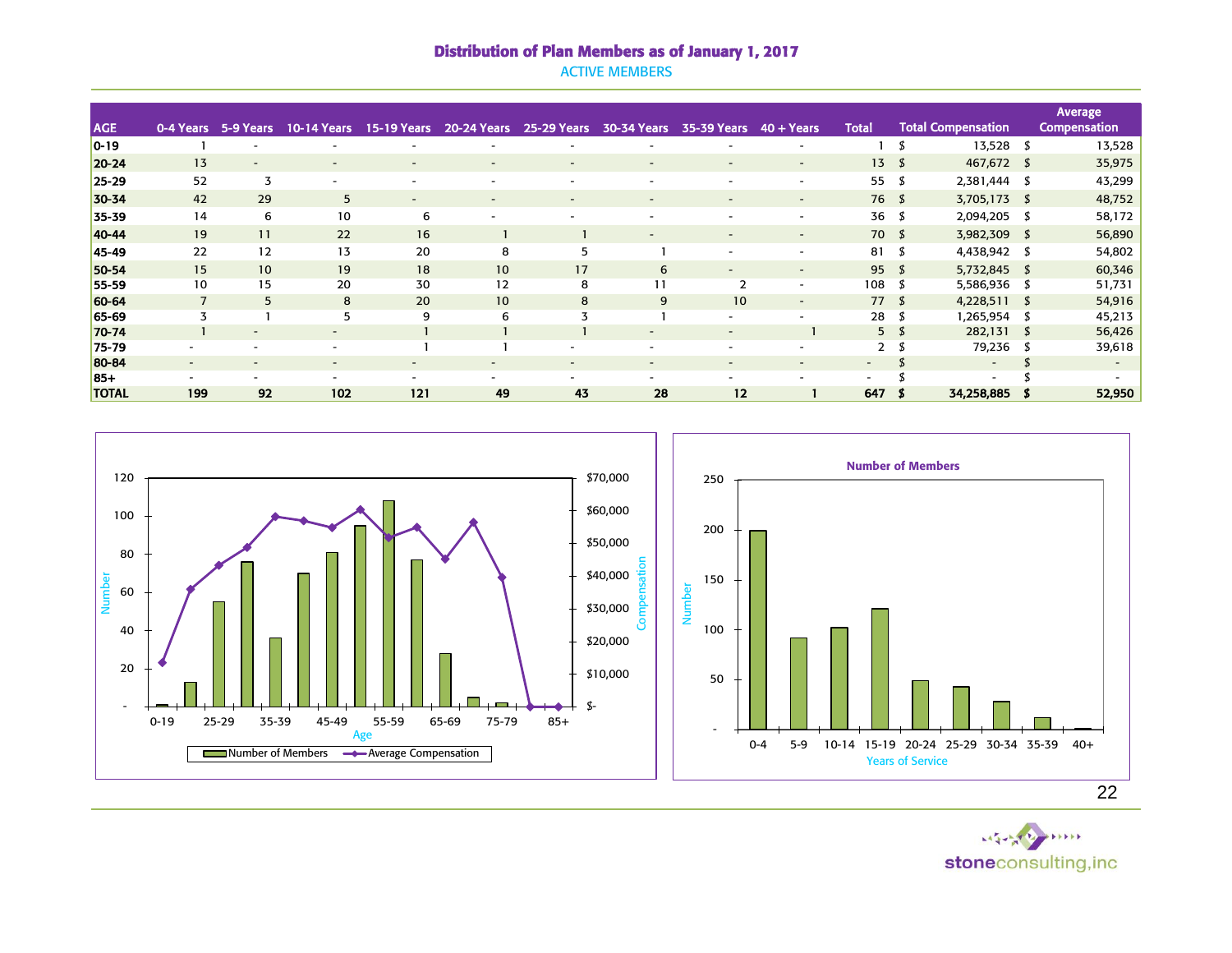## Distribution of Plan Members as of January 1, 2017

RETIRED MEMBERS

|              |                          | <b>Retired Members and Beneficiaries</b> |                          |
|--------------|--------------------------|------------------------------------------|--------------------------|
| Age          | <b>Number</b>            | <b>Average Benefit</b>                   | <b>Total Benefit</b>     |
| $0 - 24$     | $\overline{2}$           | 14,978                                   | 29,956                   |
| $25 - 29$    | $\overline{\phantom{a}}$ | $\sim$                                   | $\overline{\phantom{a}}$ |
| 30-34        | ۰                        | ۰                                        | $\overline{\phantom{0}}$ |
| 35-39        |                          | 6,956                                    | 6,956                    |
| 40-44        | ٠                        | ۰                                        | -                        |
| 45-49        |                          | 9,409                                    | 9,409                    |
| 50-54        | 4                        | 45,357                                   | 181,429                  |
| 55-59        | 28                       | 38,859                                   | 1,088,042                |
| 60-64        | 44                       | 35,492                                   | 1,561,642                |
| 65-69        | 82                       | 32,261                                   | 2,645,376                |
| 70-74        | 80                       | 31,491                                   | 2,519,312                |
| 75-79        | 38                       | 22,505                                   | 855,189                  |
| 80+          | 113                      | 17,510                                   | 1,978,600                |
| <b>TOTAL</b> | 393                      | $27,674$ \$<br>s                         | 10,875,913               |

| <b>Disabled Members</b> |                |                        |                      |  |  |  |  |  |  |
|-------------------------|----------------|------------------------|----------------------|--|--|--|--|--|--|
| Age                     | <b>Number</b>  | <b>Average Benefit</b> | <b>Total Benefit</b> |  |  |  |  |  |  |
| 0-24                    |                |                        |                      |  |  |  |  |  |  |
| $25 - 29$               |                |                        |                      |  |  |  |  |  |  |
| 30-34                   |                |                        |                      |  |  |  |  |  |  |
| 35-39                   |                |                        |                      |  |  |  |  |  |  |
| 40-44                   | 1              | 47,896                 | 47,896               |  |  |  |  |  |  |
| 45-49                   | 3              | 56,419                 | 169,257              |  |  |  |  |  |  |
| 50-54                   | $\overline{2}$ | 46,664                 | 93,327               |  |  |  |  |  |  |
| 55-59                   | 11             | 39,860                 | 438,459              |  |  |  |  |  |  |
| 60-64                   | 6              | 34,313                 | 205,876              |  |  |  |  |  |  |
| 65-69                   | 6              | 33,594                 | 201,564              |  |  |  |  |  |  |
| 70-74                   | 5              | 29,469                 | 147,347              |  |  |  |  |  |  |
| 75-79                   | 5              | 25,324                 | 126,621              |  |  |  |  |  |  |
| 80+                     | 3              | 24,734                 | 74,203               |  |  |  |  |  |  |
| <b>TOTAL</b>            | 42             | 35,823<br>S            | \$<br>1,504,551      |  |  |  |  |  |  |

| <b>Total</b> |               |    |                        |   |                      |  |  |  |  |
|--------------|---------------|----|------------------------|---|----------------------|--|--|--|--|
| Age          | <b>Number</b> |    | <b>Average Benefit</b> |   | <b>Total Benefit</b> |  |  |  |  |
| $0 - 24$     | $\mathcal{P}$ |    | 14,978                 |   | 29,956               |  |  |  |  |
| $25 - 29$    |               |    |                        |   |                      |  |  |  |  |
| 30-34        |               |    |                        |   |                      |  |  |  |  |
| 35-39        | 1             |    | 6,956                  |   | 6,956                |  |  |  |  |
| 40-44        | 1             |    | 47,896                 |   | 47,896               |  |  |  |  |
| 45-49        | 4             |    | 44,667                 |   | 178,667              |  |  |  |  |
| 50-54        | 6             |    | 45,793                 |   | 274,756              |  |  |  |  |
| 55-59        | 39            |    | 39,141                 |   | 1,526,501            |  |  |  |  |
| 60-64        | 50            |    | 35,350                 |   | 1,767,518            |  |  |  |  |
| 65-69        | 88            |    | 32,352                 |   | 2,846,941            |  |  |  |  |
| 70-74        | 85            |    | 31,372                 |   | 2,666,659            |  |  |  |  |
| 75-79        | 43            |    | 22,833                 |   | 981,810              |  |  |  |  |
| $80 +$       | 116           |    | 17,697                 |   | 2,052,803            |  |  |  |  |
| <b>TOTAL</b> | 435           | \$ | 28,461                 | Ś | 12,380,463           |  |  |  |  |

 60,000 140 120 50,000 100 Number of Members Number of Members Average Benefits 40,000 80 30,000 60  $\frac{2}{3}$  20,000 40 10,000 20 - - 0-24 30-34 40-44 50-54 60-64 70-74 80+ Average Benefits **Number of Members** 

Benefits shown are net of State reimbursed COLA.

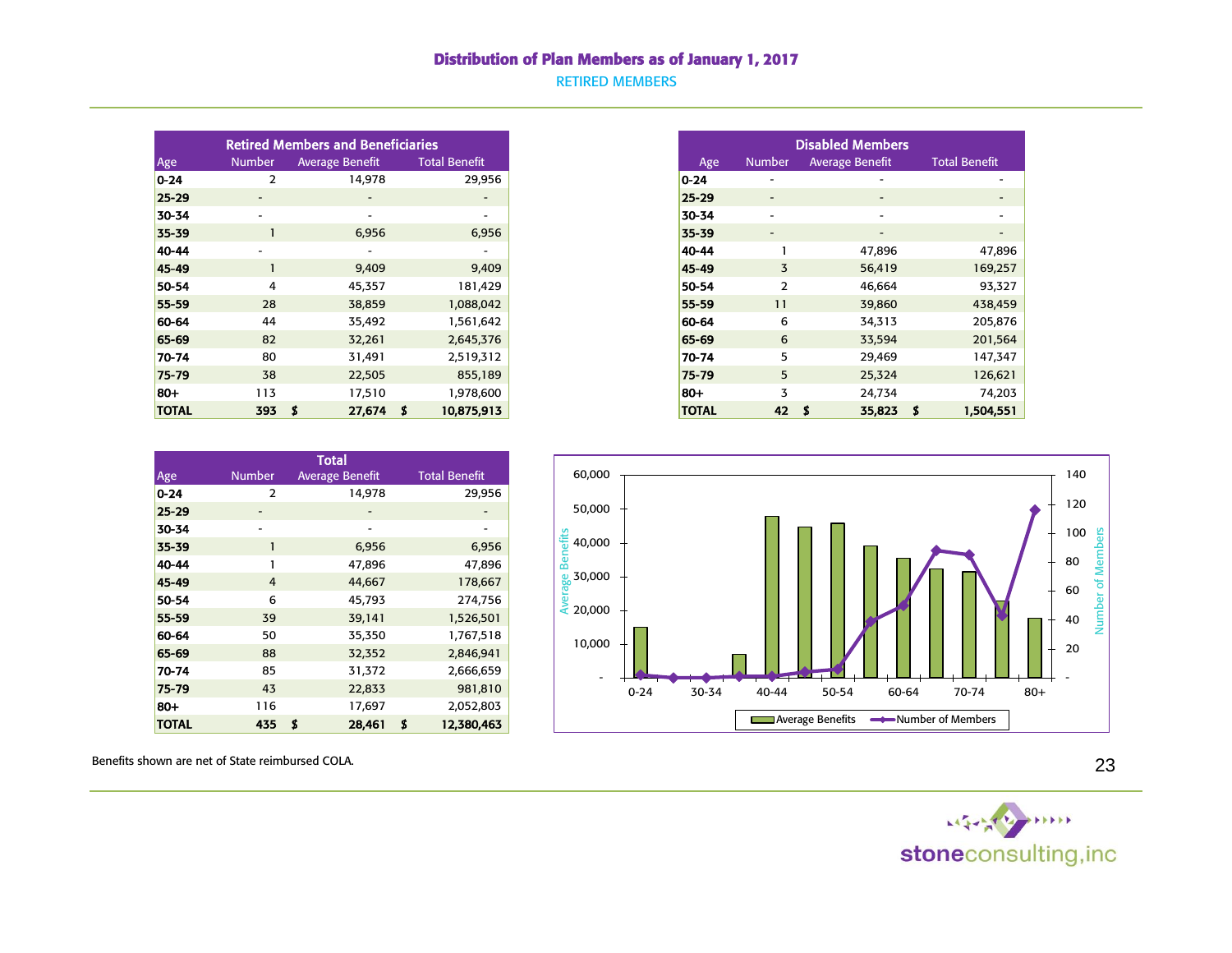# Attleboro Retirement Board Actuarial Valuation as of January 1, 2018

## Appendix D – Glossary of Terms

- **Actuarial Accrued Liability** The portion of the Present Value of Benefits that is attributable to past service.
- **Actuarial Assets**

Market value of assets, adjusted by payables and receivables.

## **■** Actuarial Assumptions

Estimates are made as to the occurrence of certain events that determine the level of benefits to be paid and how long they will be provided. More important actuarial assumptions include investment return on assets, salary increases, and rates of turnover, disability, retirement, and mortality.

## **Actuarial Cost Method**

The procedure that is used to allocate the present value of benefits between the liability that is attributable to past service (Actuarial Accrued Liability) and that attributable to future service.

**Funding Ratio** 

The percentage of the accrued liability which is covered by the plan assets.

**GASB** 

Government Accounting Standards Board (issues guidance for disclosure of retirement system liabilities).

## ▪ Normal Cost

The portion of the Present Value of Benefits that is attributable to benefits to be earned in the coming year.

## **PERAC**

Public Employee Retirement Administration Commission, a division of the State government which has regulatory authority over the administration of the retirement system.

## **Present Value of Benefits**

Represents the dollar value today of all benefits expected to be earned by current members if all actuarial assumptions are exactly realized.

▪ PRIT

Pension Reserves Investment Trust Fund is the state controlled and administered fund for the investment of assets for members of the retirement system.

## **• Unfunded Actuarial Accrued Liability**

That portion of the Actuarial Accrued Liability not covered by System Assets.

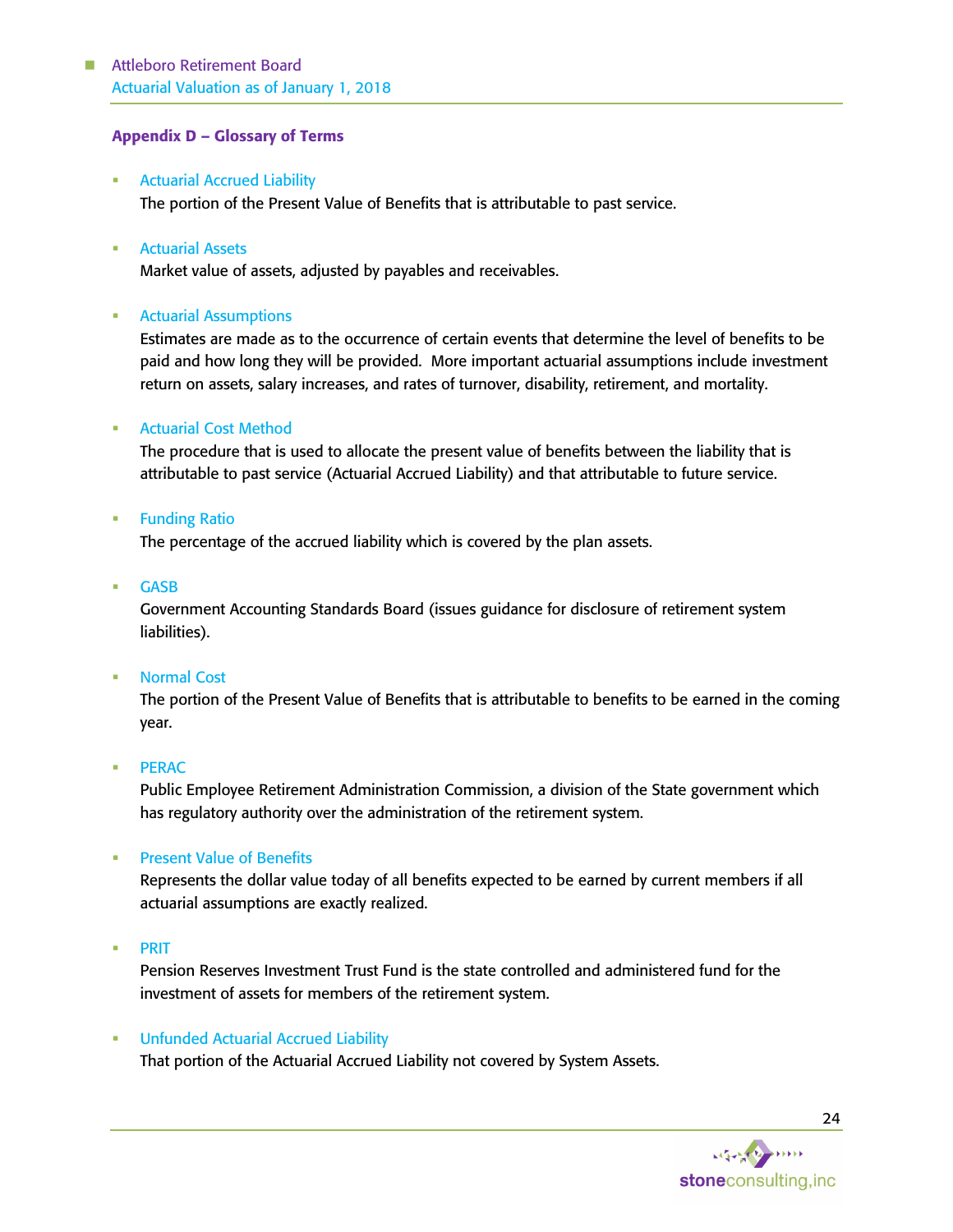#### **Disclosures**

- Future actuarial measurements may differ significantly from the current measurements presented in this report due to such factors as:
	- plan experience differing from that anticipated by the economic or demographic assumptions,
	- changes in economic or demographic assumptions,
	- increases or decreases expected as part of natural operation of the methodology used for these measurements such as additional contribution requirements based on the plan's funded status,
	- changes in plan provisions or applicable law.

As part of the valuation, we have not performed an analysis of the potential range of future measurements.

- Stone Consulting, Inc. was furnished member data by the Attleboro Retirement System's administrative staff. Although examined under broad parameters for reasonableness, the data was not audited by the actuary. In addition, the administrative staff furnished financial statements that were not audited by the actuary or by the plan's auditors. With the assistance of the staff of the Attleboro Retirement Board, we were able to develop a database sufficient for valuation purposes.
- **•** The investment return assumption is a long-term assumption and is based on capital market expectations by asset class, historical returns, and professional judgement.
- Historically, 10% to 11% has been the expected long-term rate of return for equities, and 6% to 7% has been the expected long-term rate of return for fixed income securities. Many economists and investment professionals are projecting lower returns of 7% to 8% for equities and 4% to 6% for fixed income securities. In light of these projections, as well as historical investment returns, the 7.50% interest rate assumption is within the reasonable assumption range. We encourage close monitoring for changes in investment performance against expectations.
- The salary increase assumption reflects prior experience including PERAC's 2002 local experience study, current expectations, and professional judgement.
- **•** Stone Consulting, Inc. used the Entry Age Normal actuarial funding method in this actuarial valuation. The use of the Entry Age Normal actuarial funding method is consistent with the requirements of Chapter 32 of the Massachusetts General Laws.
- The UAAL and funded ratio are measures of the plan's funded status. These measures reflect the plan's position as of January 1, 2018. We believe these measures, by themselves, are not appropriate for assessing the sufficiency of plan assets to cover the estimated cost of settling the plan's benefit obligations or assessing the need for or the amount of future contributions. However, we believe these measures, in conjunction with the plan's funding schedule, are appropriate for assessing the amount of future contributions.

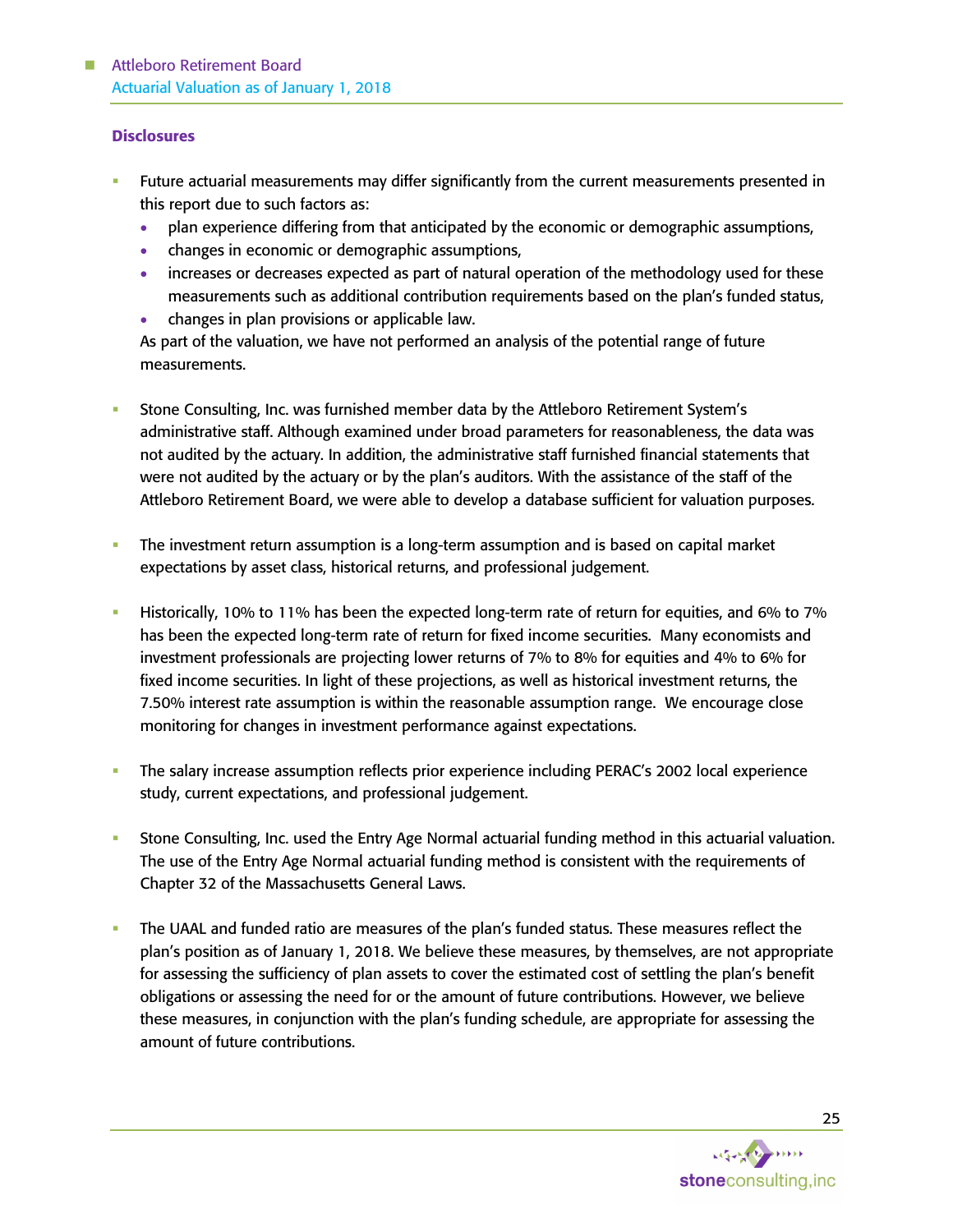# ■ Attleboro Retirement Board Actuarial Valuation as of January 1, 2018

# PERAC Information Disclosure

The most recent actuarial valuation of the System was prepared by Stone Consulting, Inc. as of January 1, 2018

| The normal cost for employees on that date was: | \$3,207,708 | 9.4% of payroll |
|-------------------------------------------------|-------------|-----------------|
| The normal cost for the employer was:           | \$1,729,018 | 5.0% of payroll |
|                                                 |             |                 |

| The actuarial liability for active members was:                       | \$102,548,438 |
|-----------------------------------------------------------------------|---------------|
| The actuarial liability for retired members was (includes inactives): | \$127,303,037 |
| Total actuarial accrued liability:                                    | \$229,851,475 |
| System assets as of that date (\$148,012,736.91 Market Value):        | \$143,874,216 |
| Unfunded actuarial accrued liability:                                 | \$85,977,259  |

The ratio of system's assets to total actuarial liability was: 63%

As of that date the total covered employee payroll was: \$34,258,885

The principal actuarial assumptions used in the valuation are as follows:

Investment Return: 7.50% per annum Rate of Salary Increase: Select and ultimate rate (4.00% ultimate rate)

# SCHEDULE OF FUNDING PROGRESS (Dollars in \$000's)

|                            | <b>Actuarial Value</b> | <b>Actuarial Accrued</b> | <b>Unfunded AAL</b> | <b>Funded</b> | Covered  | UAAL as a $%$ of       |
|----------------------------|------------------------|--------------------------|---------------------|---------------|----------|------------------------|
| <b>Actuarial Valuation</b> | of Assets              | Liability (AAL)          | (UAAL)              | Ratio         | Payroll  | <b>Covered Payroll</b> |
| <b>Date</b>                | (a)                    | (b)                      | $(b-a)$             | (a/b)         | (c)      | $((b-a)/c)$            |
| 1/1/2018                   | \$143,874              | \$229,851                | \$85,977            | 63%           | \$34,259 | 251%                   |
| 1/1/2016                   | \$130,788              | \$199,034                | \$68,246            | 66%           | \$31,979 | 213%                   |
| 1/1/2014                   | \$112,700              | \$172,323                | \$59,623            | 65%           | \$29,240 | 204%                   |
| 1/1/2012                   | \$98,889               | \$151,926                | \$53,036            | 65%           | \$27,568 | 192%                   |
| 1/1/2010                   | \$96,159               | \$138,736                | \$42,578            | 69%           | \$26,656 | 160%                   |

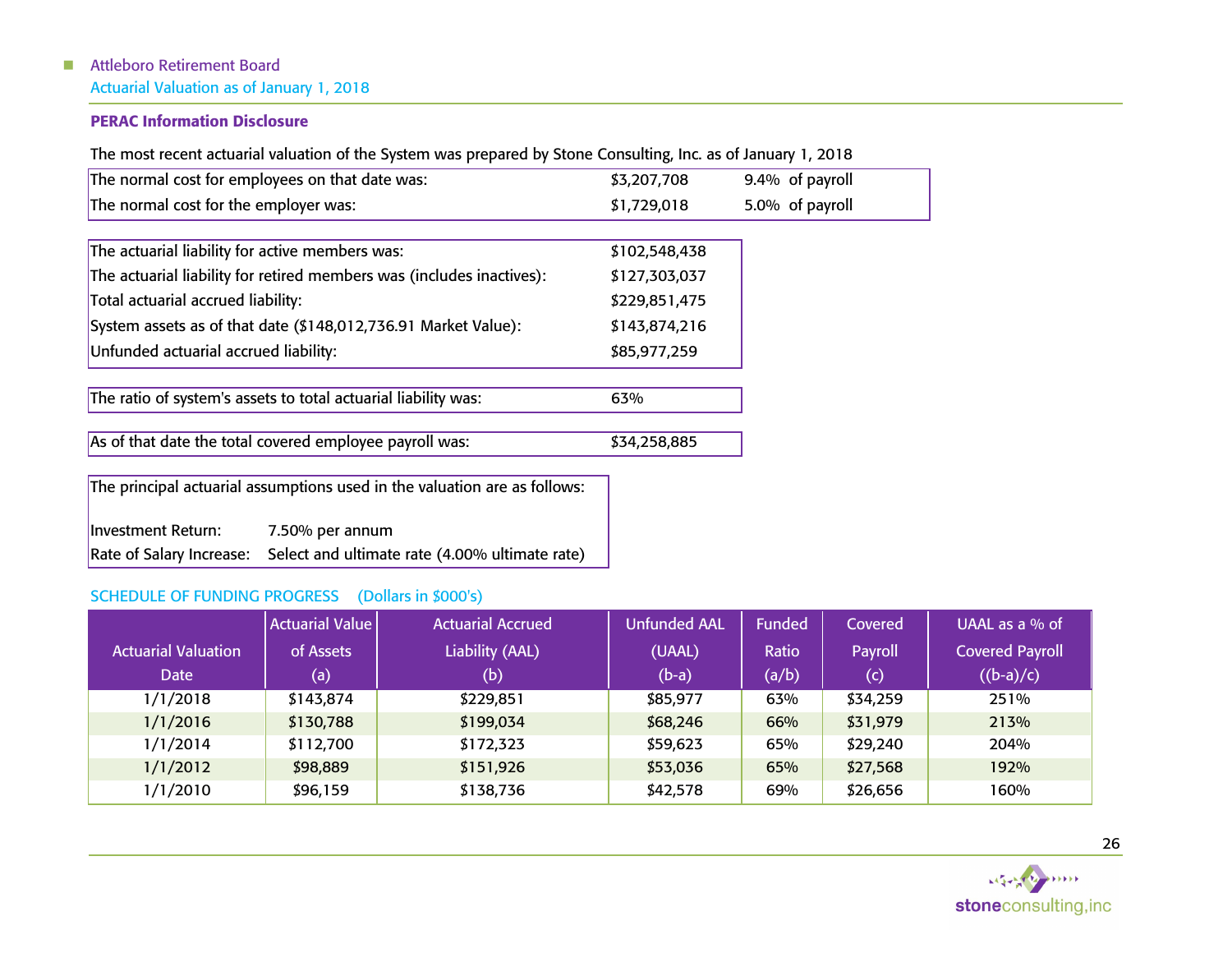| <b>Actuarial Results Breakdown by</b> |  |                                             |               | Redevelopment |                      | Mayor's        | <b>Budget &amp;</b> |                |              |
|---------------------------------------|--|---------------------------------------------|---------------|---------------|----------------------|----------------|---------------------|----------------|--------------|
|                                       |  | <b>Governmental Unit and Department</b>     |               | City (Cty)    | <b>Housing (AHA)</b> | (ARA)          | <b>City Council</b> | <b>Office</b>  | M.L.S.       |
|                                       |  |                                             | <b>Total</b>  |               |                      |                |                     |                |              |
| (1)                                   |  | Participants                                |               |               |                      |                |                     |                |              |
|                                       |  | Active                                      | 647           | 633           | 14                   | 0              | 9                   | 5              | 5            |
|                                       |  | <b>Inactives</b>                            | 153           | 152           | $\mathbf{0}$         |                | $\overline{7}$      |                | $\mathbf{0}$ |
|                                       |  | Retirees                                    | 393           | 393           | 0                    | 0              | 3                   | 6              | 3            |
|                                       |  | <b>Disabled Retirees</b>                    | 42            | 42            | $\mathbf{0}$         | $\overline{0}$ | $\mathbf 0$         | $\overline{0}$ | $\mathbf{1}$ |
|                                       |  | <b>Total</b>                                | 1,235         | 1,220         | 14                   |                | 19                  | 12             | 9            |
|                                       |  |                                             |               |               |                      |                |                     |                |              |
| (2)                                   |  | Payroll of Active Participants              | \$34,258,885  | \$33,441,575  | \$817,310            | \$0            | \$122,049           | \$359,389      | \$414,128    |
| (3)                                   |  | <b>Normal Cost</b>                          |               |               |                      |                |                     |                |              |
|                                       |  | (a) Total Normal Cost                       | \$4,936,726   | \$4,846,820   | \$89,906             | \$0            | \$20,318            | \$41,640       | \$53,939     |
|                                       |  | (b) Expected Employee Contributions         | \$3,207,708   | \$3,143,410   | \$64,298             | \$0            | \$10,310            | \$35,031       | \$39,121     |
|                                       |  | (c) Administrative Expense                  | \$237,029     | \$232,712     | \$4,317              | \$0            | \$976               | \$1,999        | \$2,590      |
|                                       |  | (d) Net Employer Normal Cost                | \$1,966,047   | \$1,936,122   | \$29,925             | \$0            | \$10,984            | \$8,608        | \$17,408     |
|                                       |  | (e) Interest on Net Normal Cost             | \$118,012     | \$116,216     | \$1,796              | \$0            | \$659               | \$517          | \$1,045      |
|                                       |  | (f) Net Employer Normal Cost w Interest     | \$2,084,059   | \$2,052,338   | \$31,721             | \$0            | \$11,643            | \$9,125        | \$18,453     |
|                                       |  |                                             |               |               |                      |                |                     |                |              |
| (4)                                   |  | Net 3(8)(c)                                 | \$171,572     | \$168,961     | \$2,611              | \$0            | \$959               | \$751          | \$1,519      |
|                                       |  |                                             |               |               |                      |                |                     |                |              |
| (5)                                   |  | <b>Actuarial Accrued Liability</b>          | \$229,851,475 | \$225,916,071 | \$3,821,432          | \$113,972      | \$797,712           | \$2,202,186    | \$2,468,847  |
|                                       |  |                                             |               |               |                      |                |                     |                |              |
| (6)                                   |  | Assets                                      | \$143,874,216 | \$141,410,872 | \$2,392,003          | \$71,340       | \$499,323           | \$1,378,446    | \$1,545,361  |
|                                       |  |                                             |               |               |                      |                |                     |                |              |
| (7)                                   |  | Unfunded Actuarial Accrued Liability (UAAL) | \$85,977,259  | \$84,505,199  | \$1,429,429          | \$42,632       | \$298,389           | \$823,740      | \$923,486    |
|                                       |  |                                             |               |               |                      |                |                     |                |              |
| (8)                                   |  | UAAL projected to July 1, 2019              | \$91,275,842  | \$89,713,062  | \$1,517,521          | \$45,259       | \$316,778           | \$874,505      | \$980,398    |
|                                       |  |                                             |               |               |                      |                |                     |                |              |
| (9)                                   |  | 2003 ERI Amortization                       | \$399,897     | \$399,897     | \$0                  | \$0            | \$1,373             | \$4,397        | \$3,920      |
|                                       |  |                                             |               |               |                      |                |                     |                |              |
| (10)                                  |  | Unfunded Amortization excluding ERI         | \$5,078,215   | \$4,991,269   | \$84,429             | \$2,518        | \$17,624            | \$48,654       | \$54,545     |
|                                       |  |                                             |               |               |                      |                |                     |                |              |
| (11)                                  |  | Fiscal 2020 Cost $(3f) + (4) + (9) + (10)$  | \$7,733,742   | \$7,612,464   | \$118,761            | \$2,518        | \$31,599            | \$62,927       | \$78,437     |
|                                       |  | Percentage of Total                         | 100%          |               |                      | 0.03%          |                     |                |              |
| (12)                                  |  |                                             |               | 98.43%        | 1.54%                |                | 0.41%               | 0.81%          | 1.01%        |
| (13)                                  |  | Fiscal 2021 Cost                            | \$8,352,441   | \$8,221,462   | \$128,261            | \$2,719        | \$34,127            | \$67,961       | \$84,712     |
|                                       |  |                                             |               |               |                      |                |                     |                |              |
| (14)                                  |  | Percentage of Total                         | 100%          | 98.43%        | 1.54%                | 0.03%          | 0.41%               | 0.81%          | 1.01%        |
|                                       |  |                                             |               |               |                      |                |                     |                |              |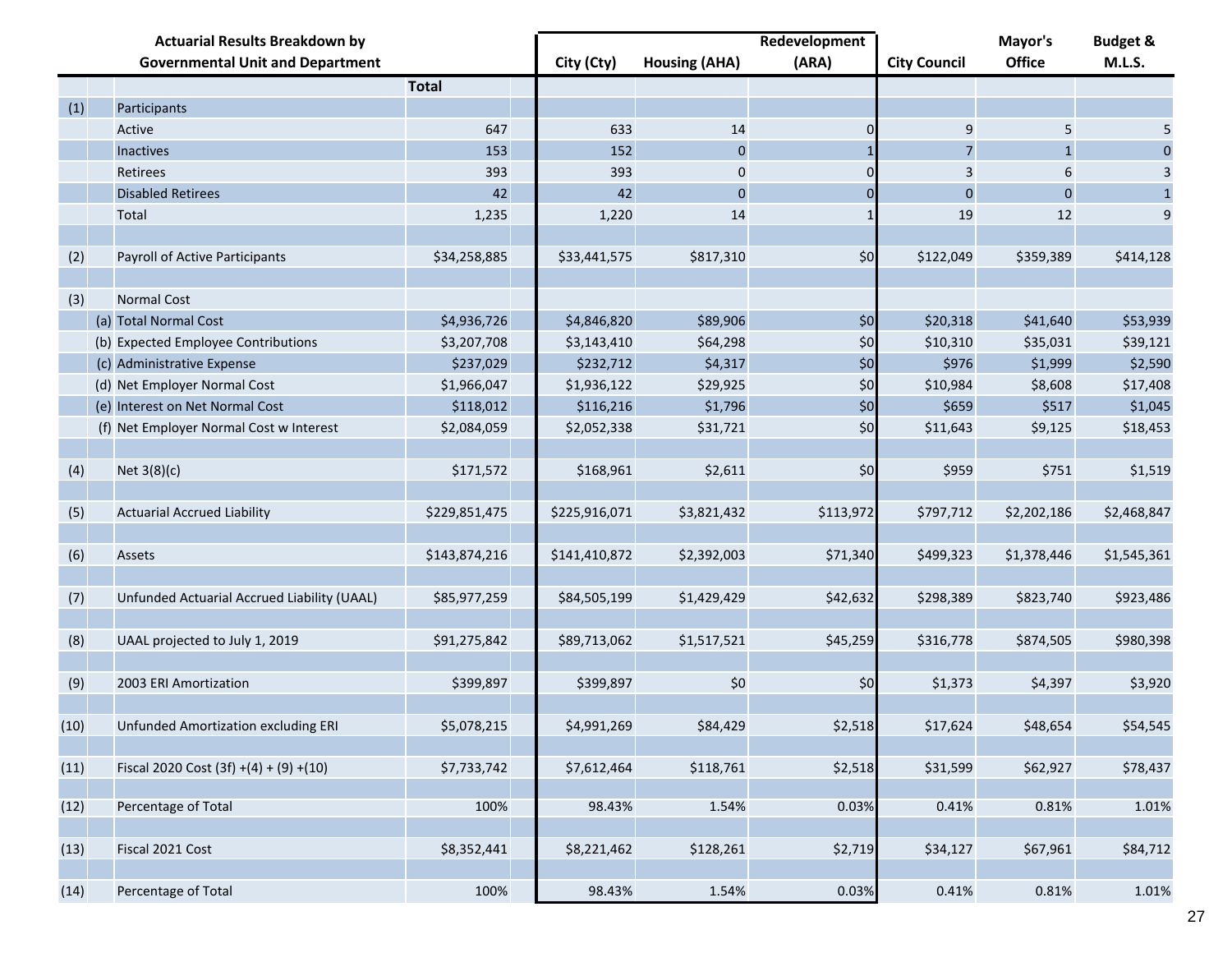|      | <b>Actuarial Results Breakdown by</b>       |                   |                  |                                      |                |             |              | <b>Election</b> |                 |
|------|---------------------------------------------|-------------------|------------------|--------------------------------------|----------------|-------------|--------------|-----------------|-----------------|
|      | <b>Governmental Unit and Department</b>     | <b>Accounting</b> | <b>Assessors</b> | <b>City Treasurer City Collector</b> |                | Personnel   | <b>Clerk</b> | Commission      | <b>Planning</b> |
|      |                                             |                   |                  |                                      |                |             |              |                 |                 |
| (1)  | Participants                                |                   |                  |                                      |                |             |              |                 |                 |
|      | Active                                      | 5                 | $\overline{4}$   | 4                                    | $\sqrt{5}$     | 5           | 3            | $\mathbf{1}$    |                 |
|      | Inactives                                   | $\boldsymbol{0}$  | $\mathbf{1}$     | $\mathbf{0}$                         | $\mathbf{1}$   | $\mathbf 0$ | $\mathbf{0}$ | $\mathbf{1}$    | 2               |
|      | Retirees                                    | 1                 | 4                | 7                                    | $\overline{4}$ | 6           | 3            | 1               | $\mathbf{0}$    |
|      | <b>Disabled Retirees</b>                    | $\pmb{0}$         | $\mathbf{0}$     | $\mathbf{0}$                         | $\mathbf{0}$   | $\mathbf 0$ | $\mathbf{0}$ | $\mathbf 0$     | $\mathbf{0}$    |
|      | Total                                       | 6                 | 9                | 11                                   | 10             | 11          | 6            | 3               | 6               |
| (2)  | Payroll of Active Participants              | \$322,989         | \$240,974        | \$233,813                            | \$312,771      | \$272,865   | \$194,622    | \$62,785        | \$328,773       |
| (3)  | <b>Normal Cost</b>                          |                   |                  |                                      |                |             |              |                 |                 |
|      | (a) Total Normal Cost                       | \$39,305          | \$27,731         | \$31,540                             | \$46,238       | \$45,560    | \$34,663     | \$6,719         | \$28,083        |
|      | (b) Expected Employee Contributions         | \$31,760          | \$20,207         | \$23,009                             | \$28,988       | \$26,223    | \$15,781     | \$6,193         | \$32,276        |
|      | (c) Administrative Expense                  | \$1,887           | \$1,331          | \$1,514                              | \$2,220        | \$2,187     | \$1,664      | \$323           | \$1,348         |
|      | (d) Net Employer Normal Cost                | \$9,432           | \$8,855          | \$10,045                             | \$19,470       | \$21,524    | \$20,546     | \$849           | (52, 845)       |
|      | (e) Interest on Net Normal Cost             | \$566             | \$532            | \$603                                | \$1,169        | \$1,292     | \$1,233      | \$51            | $-5171$         |
|      | (f) Net Employer Normal Cost w Interest     | \$9,998           | \$9,387          | \$10,648                             | \$20,639       | \$22,816    | \$21,779     | \$900           | ( \$3,016)      |
|      |                                             |                   |                  |                                      |                |             |              |                 |                 |
| (4)  | Net 3(8)(c)                                 | \$823             | \$773            | \$877                                | \$1,699        | \$1,878     | \$1,793      | \$74            | $-5248$         |
|      |                                             |                   |                  |                                      |                |             |              |                 |                 |
| (5)  | <b>Actuarial Accrued Liability</b>          | \$932,741         | \$1,576,096      | \$1,724,537                          | \$1,556,558    | \$1,654,096 | \$1,278,289  | \$589,671       | \$943,896       |
|      |                                             |                   |                  |                                      |                |             |              |                 |                 |
| (6)  | Assets                                      | \$583,844         | \$986,548        | \$1,079,464                          | \$974,319      | \$1,035,372 | \$800,138    | \$369,101       | \$590,826       |
|      |                                             |                   |                  |                                      |                |             |              |                 |                 |
| (7)  | Unfunded Actuarial Accrued Liability (UAAL) | \$348,897         | \$589,548        | \$645,073                            | \$582,239      | \$618,724   | \$478,151    | \$220,570       | \$353,070       |
|      |                                             |                   |                  |                                      |                |             |              |                 |                 |
| (8)  | UAAL projected to July 1, 2019              | \$370,399         | \$625,881        | \$684,827                            | \$618,121      | \$656,855   | \$507,618    | \$234,163       | \$374,829       |
| (9)  | 2003 ERI Amortization                       | \$949             | \$2,715          | \$3,182                              | \$1,958        | \$3,121     | \$1,500      | \$617           | \$1,386         |
|      |                                             |                   |                  |                                      |                |             |              |                 |                 |
| (10) | Unfunded Amortization excluding ERI         | \$20,607          | \$34,821         | \$38,101                             | \$34,390       | \$36,545    | \$28,242     | \$13,028        | \$20,854        |
|      |                                             |                   |                  |                                      |                |             |              |                 |                 |
| (11) | Fiscal 2020 Cost $(3f) + (4) + (9) + (10)$  | \$32,377          | \$47,696         | \$52,808                             | \$58,686       | \$64,360    | \$53,314     | \$14,619        | \$18,976        |
|      |                                             |                   |                  |                                      |                |             |              |                 |                 |
| (12) | Percentage of Total                         | 0.42%             | 0.62%            | 0.68%                                | 0.76%          | 0.83%       | 0.69%        | 0.19%           | 0.25%           |
|      |                                             | \$34,967          | \$51,512         |                                      | \$63,381       |             |              |                 |                 |
| (13) | Fiscal 2021 Cost                            |                   |                  | \$57,033                             |                | \$69,509    | \$57,579     | \$15,789        | \$20,494        |
| (14) | Percentage of Total                         | 0.42%             | 0.62%            | 0.68%                                | 0.76%          | 0.83%       | 0.69%        | 0.19%           | 0.25%           |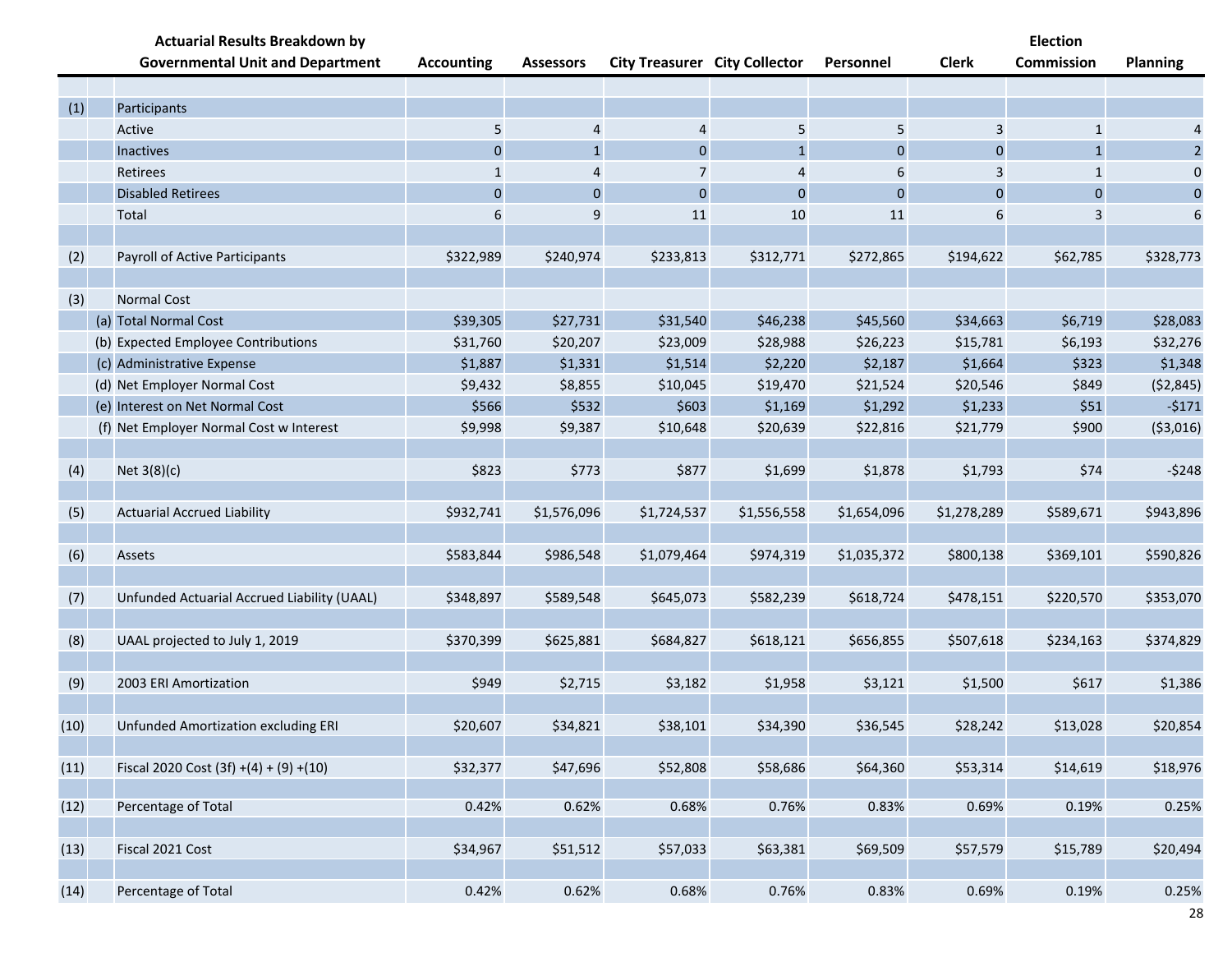|      | <b>Actuarial Results Breakdown by</b><br><b>Governmental Unit and Department</b> | <b>Community</b><br><b>Development</b> | <b>Police</b> | <b>Fire</b>  | Inspection   | Animal<br>Control | <b>School</b>    | <b>DPW</b><br><b>Highway</b> |
|------|----------------------------------------------------------------------------------|----------------------------------------|---------------|--------------|--------------|-------------------|------------------|------------------------------|
|      |                                                                                  |                                        |               |              |              |                   |                  |                              |
| (1)  | Participants                                                                     |                                        |               |              |              |                   |                  |                              |
|      | Active                                                                           | $\mathbf{1}$                           | 97            | 97           | 6            | $\overline{2}$    | 236              | 20                           |
|      | Inactives                                                                        | $\mathbf 0$                            | 10            | $\mathbf{1}$ | $\mathbf{1}$ | $\mathbf{1}$      | 110              | $\overline{2}$               |
|      | Retirees                                                                         | 0                                      | 71            | 74           | 4            | 0                 | 130              | 15                           |
|      | <b>Disabled Retirees</b>                                                         | $\mathbf{0}$                           | 15            | 13           | $\mathbf 0$  | $\pmb{0}$         | $\boldsymbol{6}$ | $\overline{2}$               |
|      | Total                                                                            | $\mathbf{1}$                           | 193           | 185          | $11\,$       | 3                 | 482              | 39                           |
|      |                                                                                  |                                        |               |              |              |                   |                  |                              |
| (2)  | Payroll of Active Participants                                                   | \$80,784                               | \$6,497,542   | \$7,285,503  | \$367,411    | \$130,086         | \$8,018,152      | \$1,033,777                  |
|      |                                                                                  |                                        |               |              |              |                   |                  |                              |
| (3)  | <b>Normal Cost</b>                                                               |                                        |               |              |              |                   |                  |                              |
|      | (a) Total Normal Cost                                                            | \$7,297                                | \$1,120,529   | \$1,297,862  | \$44,934     | \$13,596          | \$1,094,657      | \$127,468                    |
|      | (b) Expected Employee Contributions                                              | \$8,672                                | \$655,898     | \$710,121    | \$28,710     | \$12,409          | \$706,575        | \$96,379                     |
|      | (c) Administrative Expense                                                       | \$350                                  | \$53,800      | \$62,315     | \$2,157      | \$653             | \$52,558         | \$6,120                      |
|      | (d) Net Employer Normal Cost                                                     | $-$1,025$                              | \$518,431     | \$650,056    | \$18,381     | \$1,840           | \$440,640        | \$37,209                     |
|      | (e) Interest on Net Normal Cost                                                  | $-562$                                 | \$31,119      | \$39,020     | \$1,103      | \$110             | \$26,449         | \$2,233                      |
|      | (f) Net Employer Normal Cost w Interest                                          | $-$1,087$                              | \$549,550     | \$689,076    | \$19,484     | \$1,950           | \$467,089        | \$39,442                     |
|      |                                                                                  |                                        |               |              |              |                   |                  |                              |
| (4)  | Net $3(8)(c)$                                                                    | $-589$                                 | \$45,242      | \$56,729     | \$1,604      | \$161             | \$38,453         | \$3,247                      |
|      |                                                                                  |                                        |               |              |              |                   |                  |                              |
| (5)  | <b>Actuarial Accrued Liability</b>                                               | \$216,109                              | \$58,462,970  | \$58,986,563 | \$1,741,049  | \$522,512         | \$43,271,204     | \$7,016,862                  |
|      |                                                                                  |                                        |               |              |              |                   |                  |                              |
| (6)  | Assets                                                                           | \$135,272                              | \$36,594,562  | \$36,922,302 | \$1,089,800  | \$327,063         | \$27,085,363     | \$4,392,165                  |
|      |                                                                                  |                                        |               |              |              |                   |                  |                              |
| (7)  | Unfunded Actuarial Accrued Liability (UAAL)                                      | \$80,837                               | \$21,868,408  | \$22,064,261 | \$651,249    | \$195,449         | \$16,185,841     | \$2,624,697                  |
| (8)  | UAAL projected to July 1, 2019                                                   | \$85,819                               | \$23,216,108  | \$23,424,031 | \$691,384    | \$207,494         | \$17,183,338     | \$2,786,451                  |
|      |                                                                                  |                                        |               |              |              |                   |                  |                              |
| (9)  | 2003 ERI Amortization                                                            | \$208                                  | \$109,719     | \$104,427    | \$2,587      | \$638             | \$74,822         | \$13,120                     |
|      |                                                                                  |                                        |               |              |              |                   |                  |                              |
| (10) | Unfunded Amortization excluding ERI                                              | \$4,775                                | \$1,291,650   | \$1,303,218  | \$38,466     | \$11,544          | \$956,011        | \$155,027                    |
|      |                                                                                  |                                        |               |              |              |                   |                  |                              |
| (11) | Fiscal 2020 Cost $(3f) + (4) + (9) + (10)$                                       | \$3,807                                | \$1,996,161   | \$2,153,450  | \$62,141     | \$14,293          | \$1,536,375      | \$210,836                    |
|      |                                                                                  |                                        |               |              |              |                   |                  |                              |
| (12) | Percentage of Total                                                              | 0.05%                                  | 25.81%        | 27.84%       | 0.80%        | 0.18%             | 19.87%           | 2.73%                        |
|      |                                                                                  |                                        |               |              |              |                   |                  |                              |
| (13) | Fiscal 2021 Cost                                                                 | \$4,112                                | \$2,155,854   | \$2,325,726  | \$67,112     | \$15,436          | \$1,659,285      | \$227,703                    |
|      |                                                                                  |                                        |               |              |              |                   |                  |                              |
| (14) | Percentage of Total                                                              | 0.05%                                  | 25.81%        | 27.84%       | 0.80%        | 0.18%             | 19.87%           | 2.73%                        |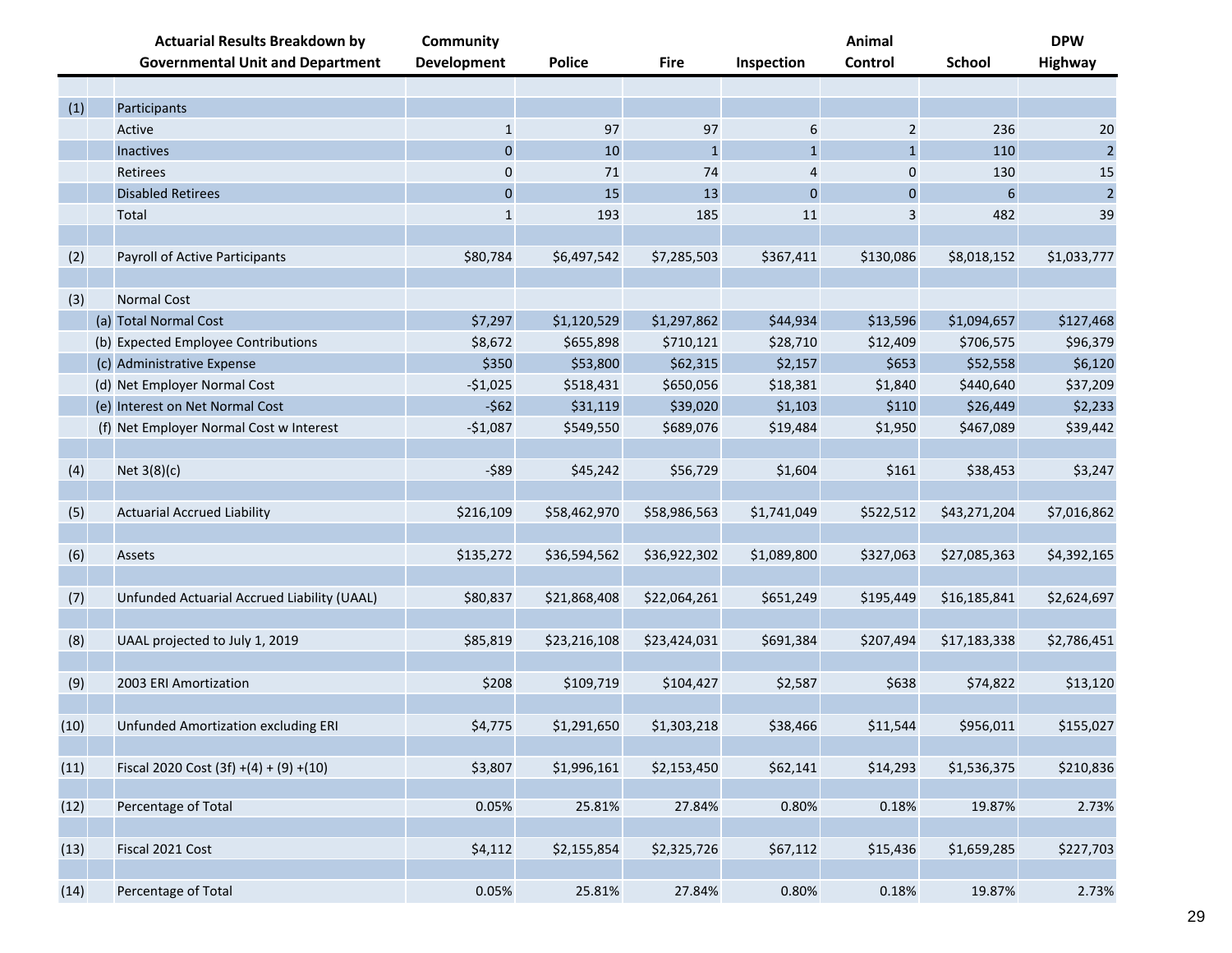|      | <b>Actuarial Results Breakdown by</b>       |               | <b>Council on</b> |                 |              |              |              |                | Retirement     |
|------|---------------------------------------------|---------------|-------------------|-----------------|--------------|--------------|--------------|----------------|----------------|
|      | <b>Governmental Unit and Department</b>     | <b>Health</b> | <b>Aging</b>      | <b>Veterans</b> | Library      | Recreation   | Park         | Forestry       | <b>Board</b>   |
|      |                                             |               |                   |                 |              |              |              |                |                |
| (1)  | Participants                                |               |                   |                 |              |              |              |                |                |
|      | Active                                      | 6             | 5                 | $\overline{2}$  | 14           | 11           | 22           | $\mathbf{1}$   | $\overline{2}$ |
|      | Inactives                                   | $\mathbf{1}$  | 0                 | $\mathbf 0$     | 2            | $\mathbf{1}$ | 3            | $\overline{2}$ | $\mathbf{1}$   |
|      | Retirees                                    | 5             | 2                 | 2               | 16           | 2            | 7            | 1              | $\mathbf{1}$   |
|      | <b>Disabled Retirees</b>                    | $\pmb{0}$     | $\pmb{0}$         | $\mathbf 0$     | $\mathbf{0}$ | $\mathbf{1}$ | $\mathbf{1}$ | $\mathbf{0}$   | $\bf 0$        |
|      | Total                                       | 12            | 7                 | 4               | 32           | 15           | 33           |                | 4              |
| (2)  | Payroll of Active Participants              | \$397,315     | \$304,746         | \$120,696       | \$754,376    | \$548,214    | \$1,198,037  | \$49,400       | \$122,273      |
| (3)  | Normal Cost                                 |               |                   |                 |              |              |              |                |                |
|      | (a) Total Normal Cost                       | \$41,543      | \$29,153          | \$13,640        | \$77,197     | \$69,234     | \$119,797    | \$5,076        | \$10,163       |
|      | (b) Expected Employee Contributions         | \$36,844      | \$18,202          | \$10,602        | \$65,415     | \$51,440     | \$116,631    | \$4,784        | \$8,745        |
|      | (c) Administrative Expense                  | \$1,995       | \$1,400           | \$655           | \$3,706      | \$3,324      | \$5,752      | \$244          | \$488          |
|      | (d) Net Employer Normal Cost                | \$6,694       | \$12,351          | \$3,693         | \$15,488     | \$21,118     | \$8,918      | \$536          | \$1,906        |
|      | (e) Interest on Net Normal Cost             | \$402         | \$741             | \$222           | \$930        | \$1,268      | \$535        | \$32           | \$114          |
|      | (f) Net Employer Normal Cost w Interest     | \$7,096       | \$13,092          | \$3,915         | \$16,418     | \$22,386     | \$9,453      | \$568          | \$2,020        |
|      |                                             |               |                   |                 |              |              |              |                |                |
| (4)  | Net 3(8)(c)                                 | \$584         | \$1,078           | \$322           | \$1,352      | \$1,843      | \$778        | \$47           | \$166          |
| (5)  | <b>Actuarial Accrued Liability</b>          | \$2,941,568   | \$1,605,076       | \$810,934       | \$4,995,399  | \$2,051,810  | \$4,366,637  | \$467,770      | \$957,868      |
|      |                                             |               |                   |                 |              |              |              |                |                |
| (6)  | Assets                                      | \$1,841,258   | \$1,004,688       | \$507,599       | \$3,126,841  | \$1,284,319  | \$2,733,271  | \$292,798      | \$599,572      |
|      |                                             |               |                   |                 |              |              |              |                |                |
| (7)  | Unfunded Actuarial Accrued Liability (UAAL) | \$1,100,310   | \$600,388         | \$303,335       | \$1,868,558  | \$767,491    | \$1,633,366  | \$174,972      | \$358,296      |
|      |                                             |               |                   |                 |              |              |              |                |                |
| (8)  | UAAL projected to July 1, 2019              | \$1,168,120   | \$637,389         | \$322,029       | \$1,983,713  | \$814,790    | \$1,734,027  | \$185,755      | \$380,377      |
| (9)  | 2003 ERI Amortization                       | \$5,255       | \$2,325           | \$1,515         | \$9,249      | \$3,178      | \$8,204      | \$995          | \$1,487        |
|      |                                             |               |                   |                 |              |              |              |                |                |
| (10) | Unfunded Amortization excluding ERI         | \$64,989      | \$35,462          | \$17,916        | \$110,366    | \$45,332     | \$96,474     | \$10,335       | \$21,163       |
| (11) | Fiscal 2020 Cost $(3f) + (4) + (9) + (10)$  | \$77,924      | \$51,957          | \$23,668        | \$137,385    | \$72,739     | \$114,909    | \$11,945       | \$24,836       |
|      |                                             |               |                   |                 |              |              |              |                |                |
| (12) | Percentage of Total                         | 1.01%         | 0.67%             | 0.31%           | 1.78%        | 0.94%        | 1.49%        | 0.15%          | 0.32%          |
| (13) | Fiscal 2021 Cost                            | \$84,158      | \$56,114          | \$25,561        | \$148,376    | \$78,558     | \$124,102    | \$12,901       | \$26,823       |
|      |                                             |               |                   |                 |              |              |              |                |                |
| (14) | Percentage of Total                         | 1.01%         | 0.67%             | 0.31%           | 1.78%        | 0.94%        | 1.49%        | 0.15%          | 0.32%          |